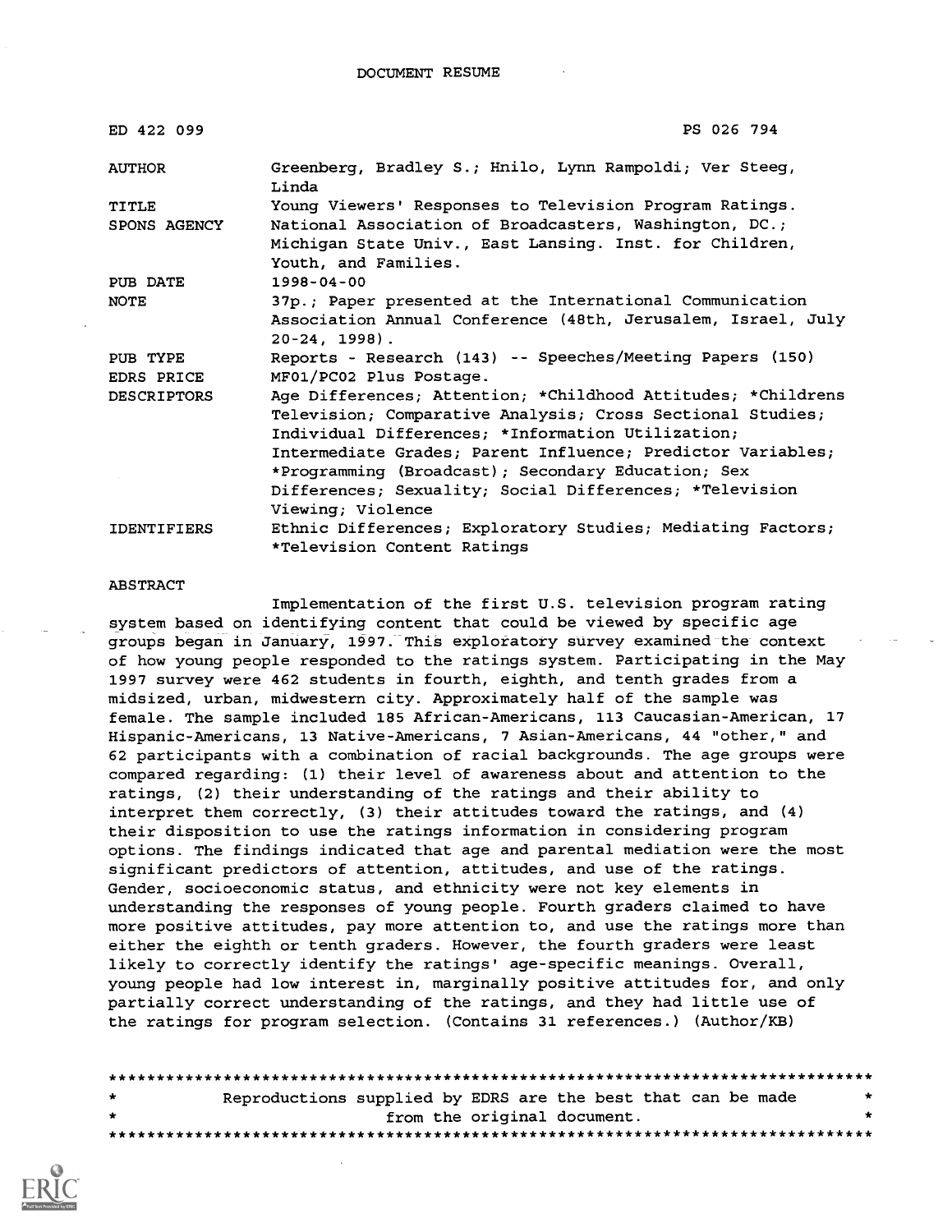### RUNNING HEAD: YOUNG VIEWERS' RESPONSES

|         | RUNNING HEAD: YOUNG VIEWERS' RESPONSES | U.S. DEPARTMENT OF EDUCATION<br>Office of Educational Research and Improvement<br>EDUCATIONAL RESOURCES INFORMATION<br><b>CENTER (ERIC)</b><br>This document has been reproduced as<br>received from the person or organization<br>originating it. |  |
|---------|----------------------------------------|----------------------------------------------------------------------------------------------------------------------------------------------------------------------------------------------------------------------------------------------------|--|
| 89<br>N |                                        | $\Box$ Minor changes have been made to<br>improve reproduction quality.                                                                                                                                                                            |  |
| 4,<br>A |                                        | Points of view or opinions stated in this<br>document do not necessarily represent<br>official OERI position or policy.                                                                                                                            |  |

Young Viewers' Responses to Television Program Ratings

## Bradley S. Greenberg, Lynn Rampoldi Hnilo and Linda Ver Steeg Michigan State University

April 1998

PERMISSION TO REPRODUCE AND DISSEMINATE THIS MATERIAL HAS BEEN GRANTED BY

TO THE EDUCATIONAL RESOURCES INFORMATION CENTER (ERIC)

1

### CORRESPONDENCE:

477 Communication Arts and Sciences Bldg. Department of Telecommunication Michigan State University East Lansing, MI 48824

(517) 353-6629

E-mail: bradg@msu.edu rampoldi@pilot.msu.edu versteeg@pilot.msu.edu



026704

This study was funded in part by the National Association of Broadcasters and the Institute for Children, Youth and Family at Michigan State University.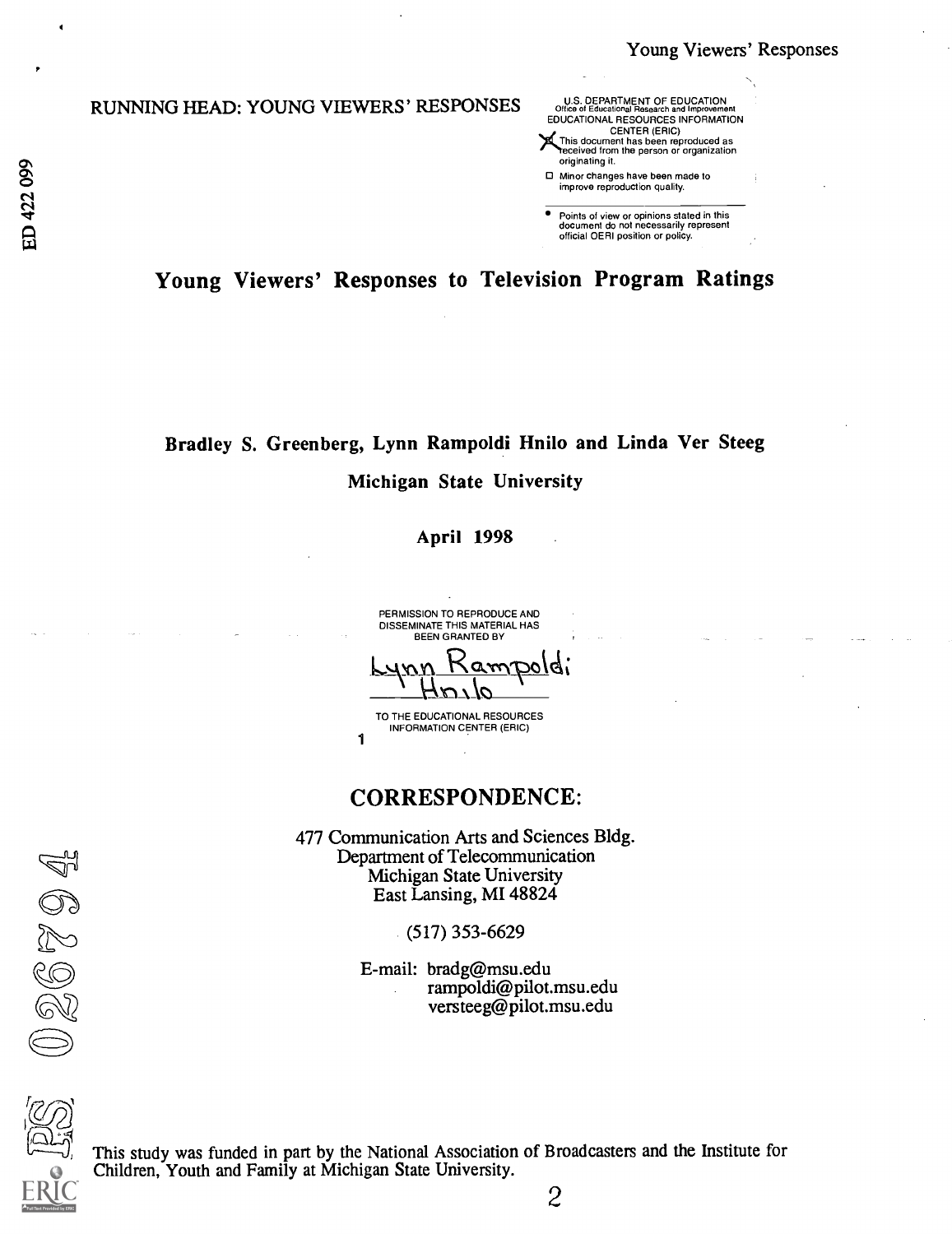#### **Abstract**

Implementation of the first U.S. television program rating system which was based on identifying content that could, be viewed by specific age groups began in January, 1997. The purpose of this study was to look at the context of how young people responded to the ratings system. Three age groups in the 4th, 8th, and 10th grades were compared to determine (a) their level of awareness about and attention to the ratings (b) whether they understood the ratings enough to be able to interpret them correctly; (c) their attitudes toward the ratings; and (d) their disposition to use the ratings information in considering program options. Results indicate that age and parental mediation were the most significant predictors of attention, attitudes, and use of the ratings. Gender, socio-economic status, and ethnicity were not key elements in understanding the responses of young people. The youngest respondents claimed to have more positive attitudes, pay more attention to, and use the ratings more than either the 8th or 10th graders.

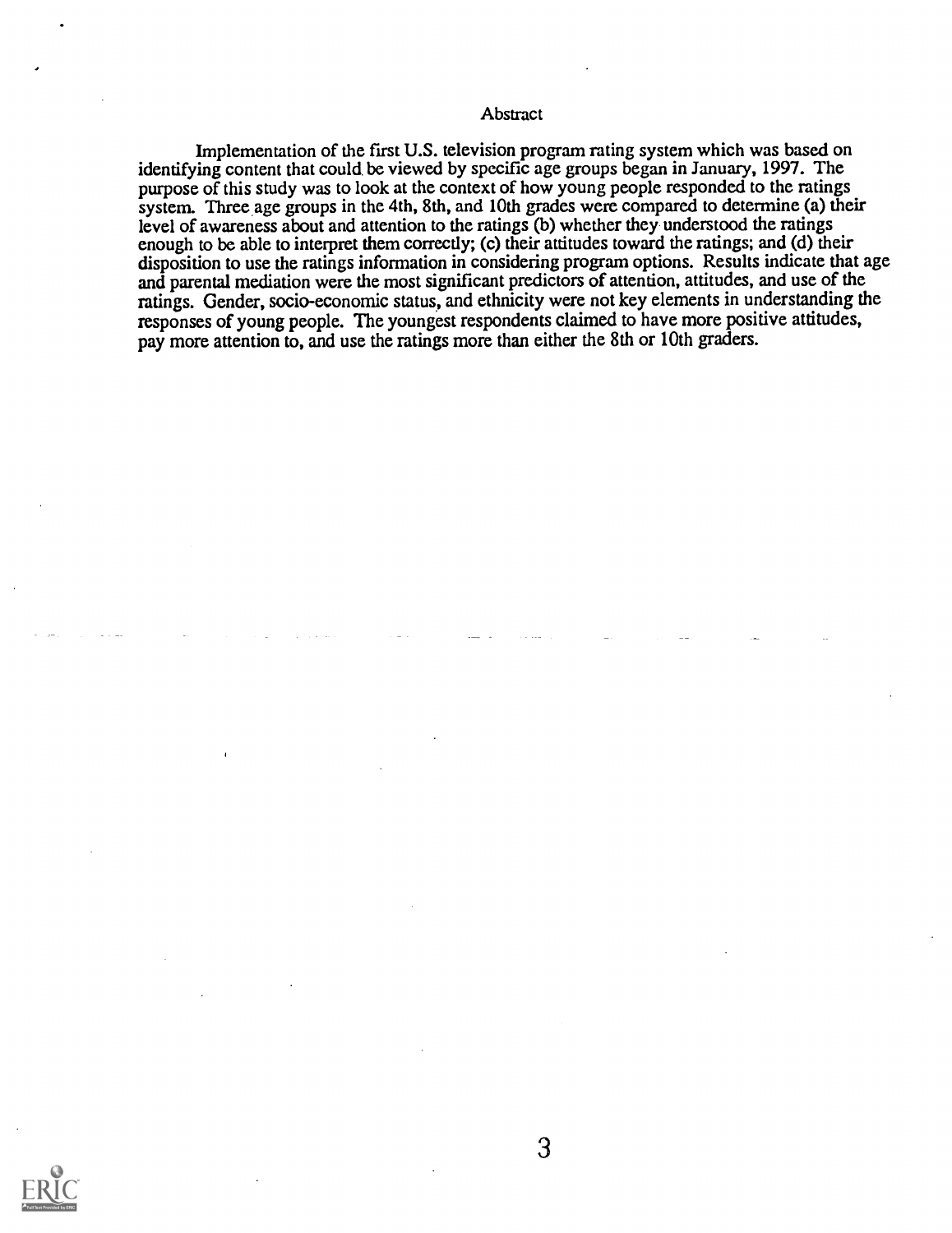### Young Viewers' Responses to Television Program Ratings

In January, 1997, the U.S. television industry entered into a social compact with the federal government. Information about individual programs would be provided at the beginning of each show to inform viewers about programs that are more or less appropriate for different age groups, based on their inclusion of violent content, sexual content, and/or strong language. This system remained in effect until October, 1997, when the compact was extended to include more specific information about the content of each show, a change accepted by most, but not all television networks. In return for this second version of the program ratings, the government agreed to permit the system to be tested without further modification for some indefinite time.

The United States became the third English language nation to present a television ratings system, all based fundamentally on age groupings, and all with a violence-sensitive component. The Canadian experience with television ratings has been coupled with market testing of v-chip technology in three trial communities during 1994-1996. Nine initial levels of television program violence were reduced to five, anchored by 'comedic' violence on the one end and 'graphic' violence on the other. Sexual content and language also are rated, and the viewers receive a single rating which encompasses the violence level, as well as sex and language. This system is 'on hold' because of difficulties with the technology and the ratings.

The Australian experience is an active one, with three ratings designations keyed not to specific content, but to 'themes and concepts' and to 'explicit and intense' material that may require adult guidance. Their system also specifies the time of day at which programs in different ratings classifications may be shown. Research evidence as to viewer awareness, understanding, and utility of these systems has been minimal.

Implementation of the U.S. rating system in January, 1997, yielded a critical opportunity to examine viewer responses to the ratings. The original ratings were developed by an industry committee, chaired by Jack Valenti. The proposed evaluation from that committee was to be based

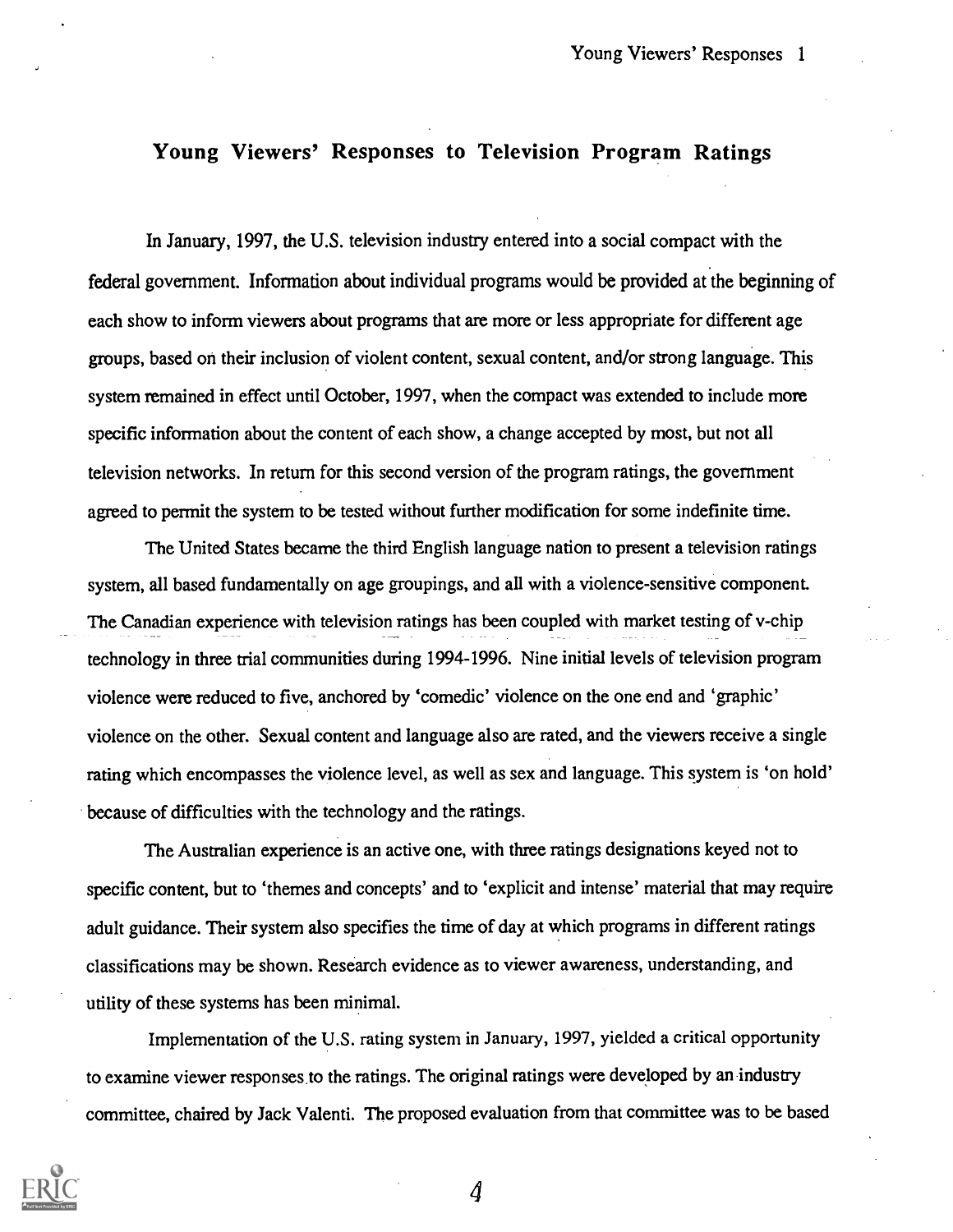on a survey of U.S. adults; no research was planned to focus on the responses of young people to the ratings -- the ultimate targets of the ratings themselves. This project studies how aware and attentive young viewers are to the ratings, what they understand about the ratings, and if and how they use the ratings to select or reject TV shows.

The study was conducted in the spring of 1997, and is therefore based on the original program ratings information -- that which was age-based and not content-specific.

What do we know of the impact of these ratings and advisories on viewers? To date, most research has considered the "forbidden fruit hypothesis" (Christenson, 1992) as an explanation for why there may be a potential boomerang effect of the ratings on viewing behaviors whether they be movie ratings (Austin, 1981), TV warning labels (Bushman, 1997), or TV ratings systems (Krcmar & Cantor, 1997). This hypothesis proposes that the ratings may influence viewers to watch rather than refrain from viewing inappropriate shows. It is based on Brehm's (1972) theory of psychological reactance, which predicts people who perceive their behavioral freedom to be threatened or restricted will become motivated to restore their freedom by engaging in the restricted behavior. It is akin to the 'banned in Boston' dream of every author that their book be banned by the Archdiocese of Boston, to assure that it is soon sold out in bookstores. Therefore, content may be more attractive to children (or adults) if parents (or other authorities) restrict access or forbid viewing of it.

Somewhat mixed findings emerge regarding the efficacy of labels to tempt youngsters to watch the forbidden. Cantor and Harrison (1996) found that certain advisories, such as "parental discretion advised," and the MPAA ratings "PG-13" and "R" made programs and movies more attractive to boys, especially older boys (10-14 years). However, a phone survey study with parents of children in kindergarten, second, fourth, and sixth grades found that the parents' forbidding of violent programs was not related significantly to the parent's report of the child's interest in any of four violent genres -- classic cartoons, action cartoons, live-action programs and reality-based action shows (Cantor and Nathanson, 1997). However, these data originated with the parents, and not the child viewers themselves, and cannot be taken as direct refutation of the



 $\overline{5}$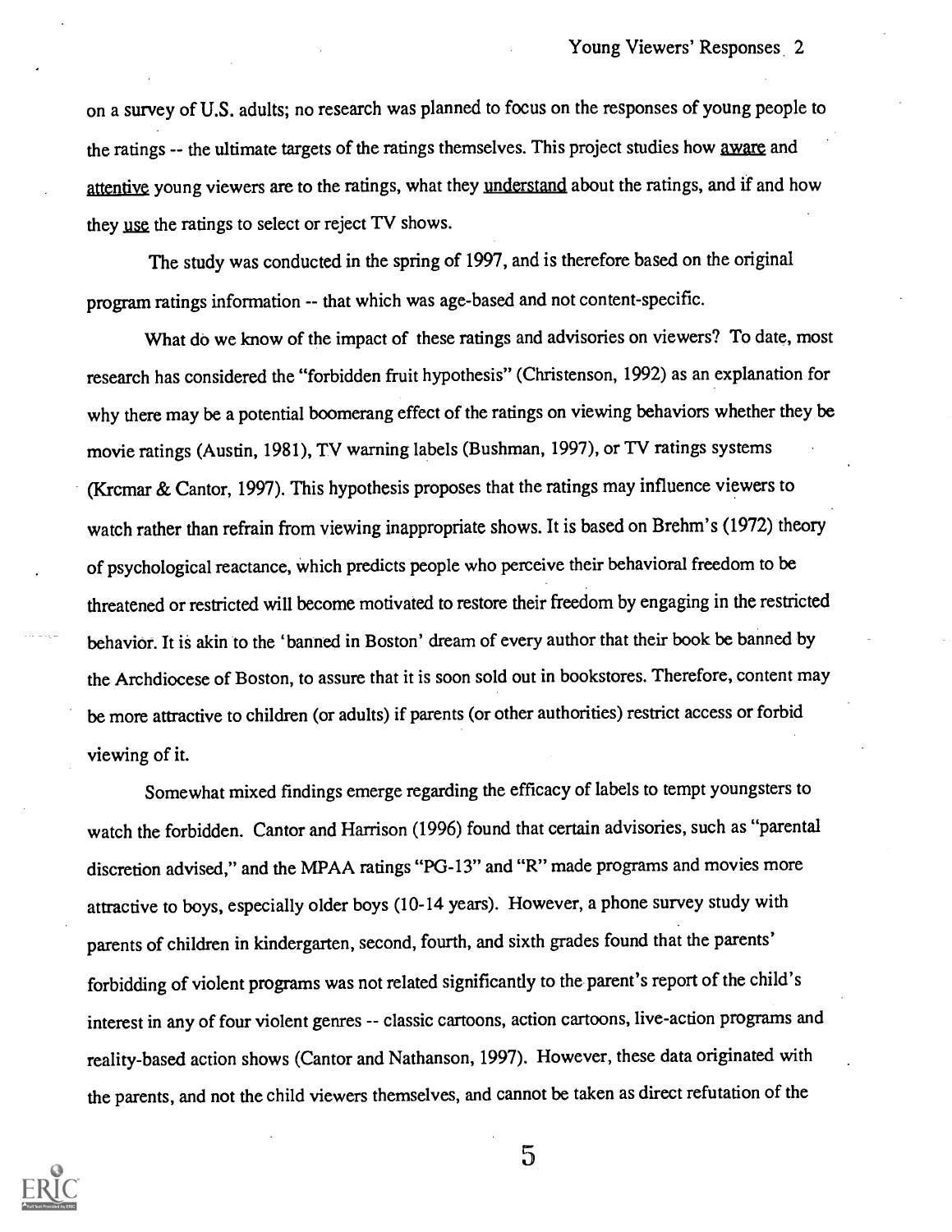forbidden fruit hypothesis. We suspect that parents are not good reporters of their children's television interests, especially by the time they are in the latter years of elementary school. Abelman (1985) supports this with his finding that, even when parents often are present, there is little active involvement in the consumption and interpretation of TV content.

Hamilton (1994) examined the impact of viewer discretion warnings on audiences for prime-time network movies. Programs that carried discretionary warnings were watched less frequently by children aged 2-11, but the warnings had no effect on either teens or adults. This study controlled for the content type and the scheduling of the movies, but as pointed out by Krcmar and Cantor, "it is unclear from these results if children or their parents were responsible for limiting viewing by children" (1997, p. 395), and so it fails as a direct test of that hypothesis. To test the hypothesis more rigorously, Bushman (1997) exposed subjects to three conditions: warning label ("This film contains violence. Viewer discretion is advised."), information label (This film contains violence."), or no label. Subjects in the warning label group wanted to watch the violent films more than those in either of the other two conditions, which did not differ. This effect was similar for all age groups from 9-21.

The question remains then, whether the system of TV ratings now offered (or offered at the time of our study) will be perceived as a warning which in turn offers "forbidden fruit." Labels that are descriptive (e.g., this contains violence) have not been shown to induce the same boomerang. The studies reported have used the discretionary warning label or the movie ratings as the basis for media choice decisions. We take a first look at the original TV rating system as responded to by young viewers in their natural viewing environment.

#### Individual Differences and Parental Influence

As indicated, Cantor (1996) reported that young boys were more likely than young girls to choose age-inappropriate shows to view in response to hypothetical ratings, so the issue as to how children of different ages and different genders respond to genuine ratings is very salient. Peter Hart & Associates surveyed 10-17 year olds and their parents in 1996 for the Annenberg Policy Research Center; more than one-third reported watching shows their parents would not approve of.

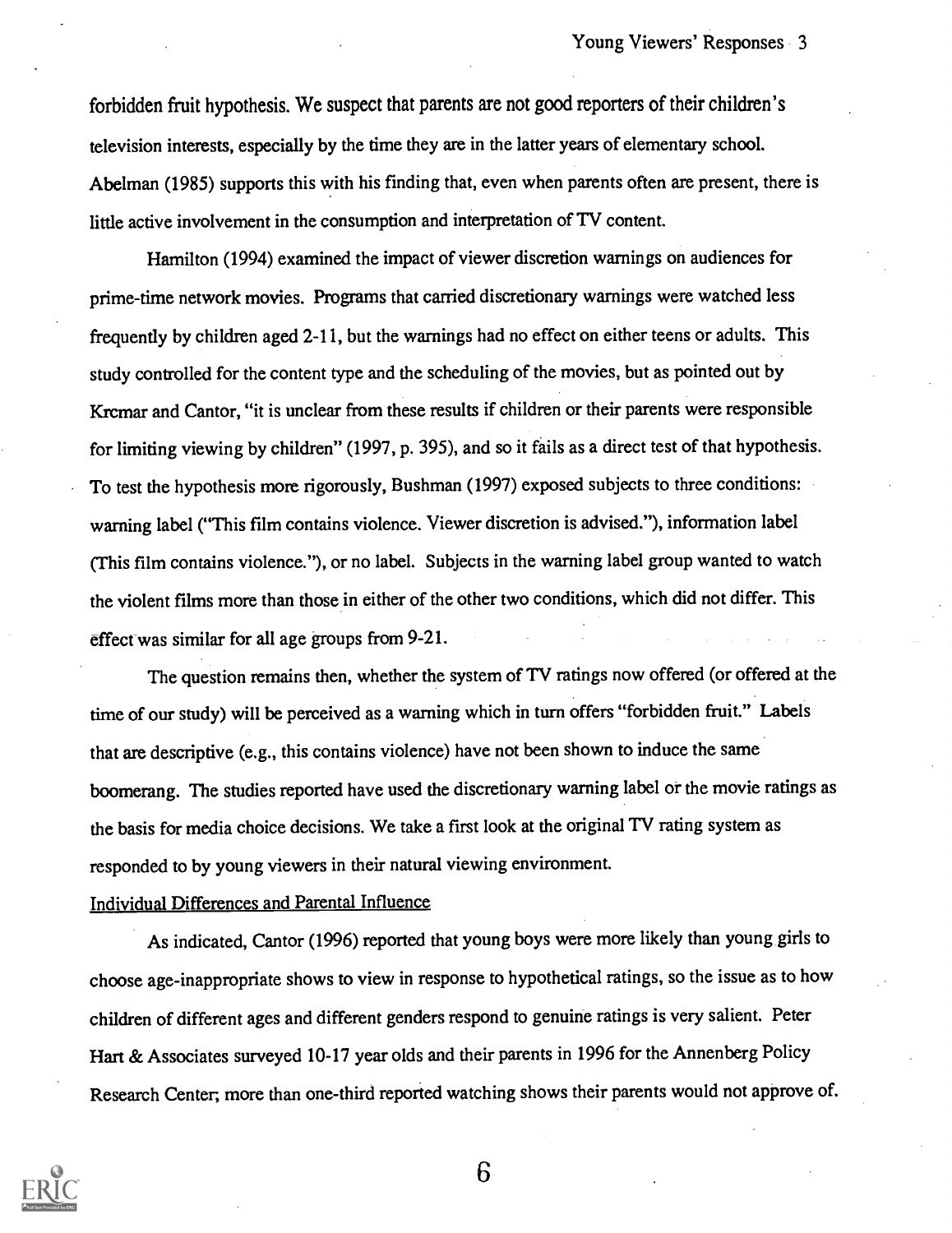Only 18% of these youth said their parents provided a 'great deal of TV supervision' compared to 31% of the parents' who claimed that level of supervision. More than half the youth had their own TV set, affording greater opportunity to make their own viewing decisions (Hart, 1996).

Whether one believes that the program information in the ratings is adequate or not, it remains the only universally available information. Likely targeted to parents who may wish to deter their children from some programs and guide them to others, the ratings information also is directly accessible to the children. They are able to view it on the screen, or read about it in assorted guides. Given no prior ratings system for U.S. television, this study establishes a benchmark for comparing the findings of subsequent studies. Inasmuch as future studies will evolve from the now modified ratings system, responses to that system can be understood better in the context of how youth responded to the original scheme. The overarching research question for this study was:

What are the responses of young people to the initial television ratings system? In particular, we wished to determine (a) their level of awareness about and attention to the ratings; (b) whether they understood the ratings enough to be able to interpret them correctly; (c) their attitudes toward the ratings; and (d) their disposition to use the ratings information in considering program options.

At the time we conducted the field work for this study, four months of ratings had been available. This study examined the four dimensions in the context of a set of mediating variables and background characteristics. These will be examined in terms of the youth's age and gender, primarily. Figure 1 provides a graphic of the study model. The key responses examined were:

Awareness/Attention. This variable measures basic knowledge of the existence of ratings. To what extent have children heard or seen ratings? Where did they find out about them? Do they recall seeing any ratings? If seen, how much attention is given to them?

Attitudes toward ratings. This examines two aspects of how young people feel about the rating system.

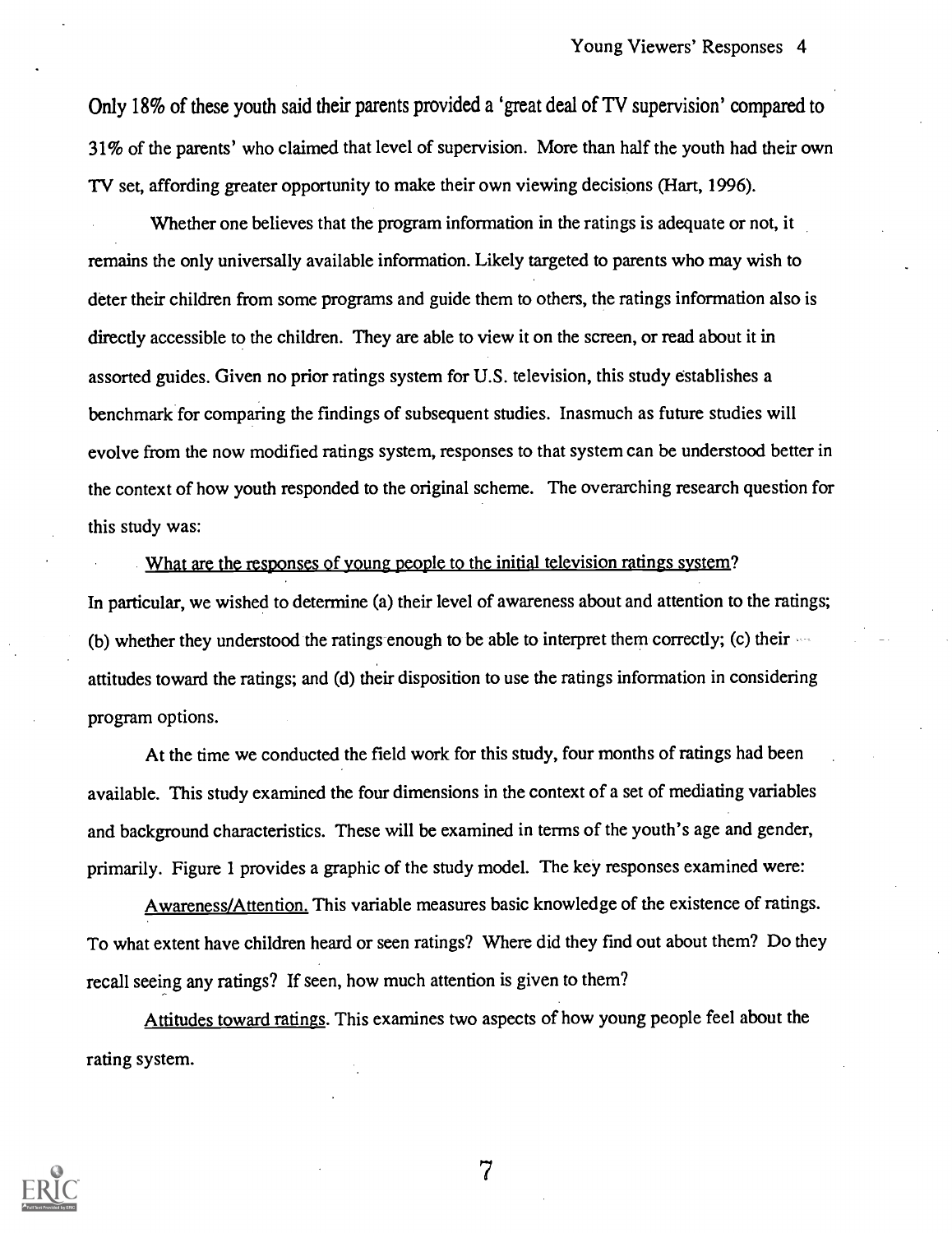-- Usefulness of ratings. Do young people believe that ratings are a positive. development? How do they think the ratings should be used? For what ages? -- Assessment of ratings system. Does the child agree with the current ratings structure? Are we rating the right things? Does the child agree with how his/her preferred shows are being rated?

Understanding. This measures the depth of knowledge a child has about the ratings. Are children aware of the various ratings and their meaning? Can they order the ratings by age groupings? Do they know what is being rated? What kinds of shows get ratings and which do not?

Use. This dimension examines uses that young people may make of the ratings.

-- Youth use. Do they use the ratings to make viewing choices? Are the ratings a guide for programs to avoid or do age-inappropriate ratings pique their interest? -- Parental mediation. Does the child indicate that a parent has discussed the ratings? Has a parent recommended or banned shows because of the ratings?

-- Youth compliance. Do they comply with parental rules when the parent is

absent? Are they concerned about their parents' viewing preferences for them? Our focus on background characteristics centered on the age and gender of young viewers. Inasmuch as the ratings specify age-specific groups, we chose to examine the responses of youngsters from early in elementary school through high school, anticipating that different responses, if any, would emerge across this age range; the chosen age groups fall between the agespecific ratings categories, save for the preschool category, which we did not study in this analysis. Our second focus was on gender, aware that young boys and young girls have different television preferences (Jack lin, 1989) and these become more marked as they grow into adolescence.

Figure 1 identifies the remainder of the study's foci. In addition to age and gender, background characteristics included ethnicity, socioeconomic status, family size and family structure. Research demonstrates that minority youth (Greenberg & Brand, 1994; Brown,

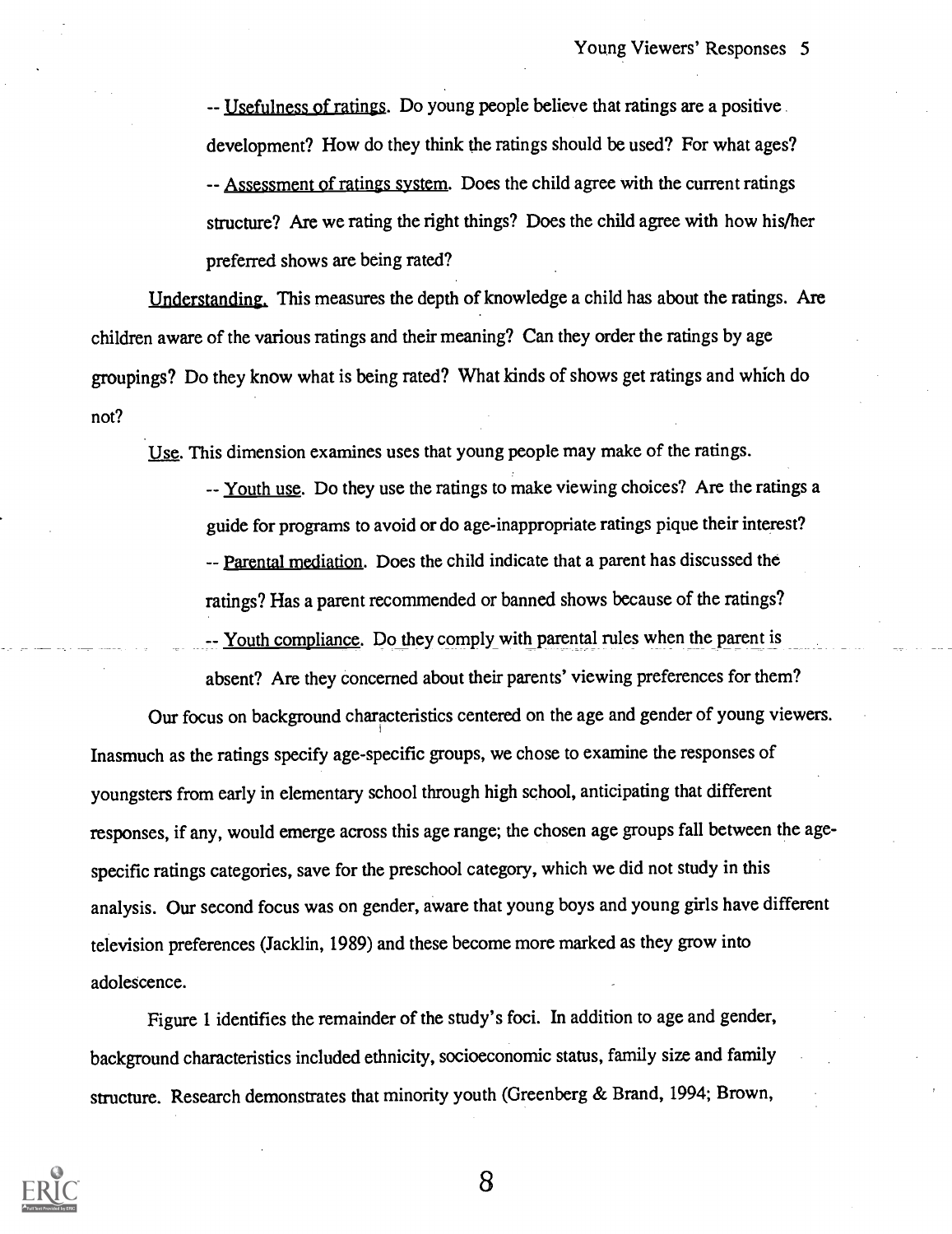Bauman, Lentz, & Koch, 1987), those from lower SES families (Holman & Braithwaite, 1982; Schramm , Lyle, & Parker, 1961; Tindall & Reid, 1975, those in larger families (Sarlo, Jason, & Lonack, 1988), and those in one-parent households (Brown, Childers, Bauman, & Koch, 1990) devote more time to television in general.

A set of mediating variables became part of the study model as we anticipated the influences which pertain to the child's television experiences and responses to TV. These are clustered in the likely social influence of family members and friends. Family components include parental oversight of the child's television behavior, including discussion about TV programs as well as specific rules for TV use, parental styles of discipline and the child's concerns about responses to his/her violation of parental expectations. Siblings, if any, also could influence the youth's responses to the ratings and their television behavior. In addition, television viewing is often a social experience for young people, shared with friends, and the potential influence of those friends was included in the study model. Finally, the child's overall use of television was included, as a potential moderator of responses to the new ratings information.

The bulk of this study is exploratory and designed to establish a benchmark for subsequent research which examines the impact of the ratings on the television experiences of both youth and adults; thus, we have posed more research questions than formal hypotheses. This study orientation became even more prevalent as the second wave of changes to the rating system were announced midway through our analysis. Nevertheless, we did set out to test a subset of hypotheses from this framework, including the following:

- 1. Awareness of and attention to the ratings will be positively related to the age of the youth.
- 2. Attitudes toward the ratings will be negatively related to age.
- 3. Understanding and knowledge of the ratings will be positively related to age.
- 4. Use of the ratings will be negatively related to age, except for seeking information about age-inappropriate ratings (misuse) which will be positively related to age.

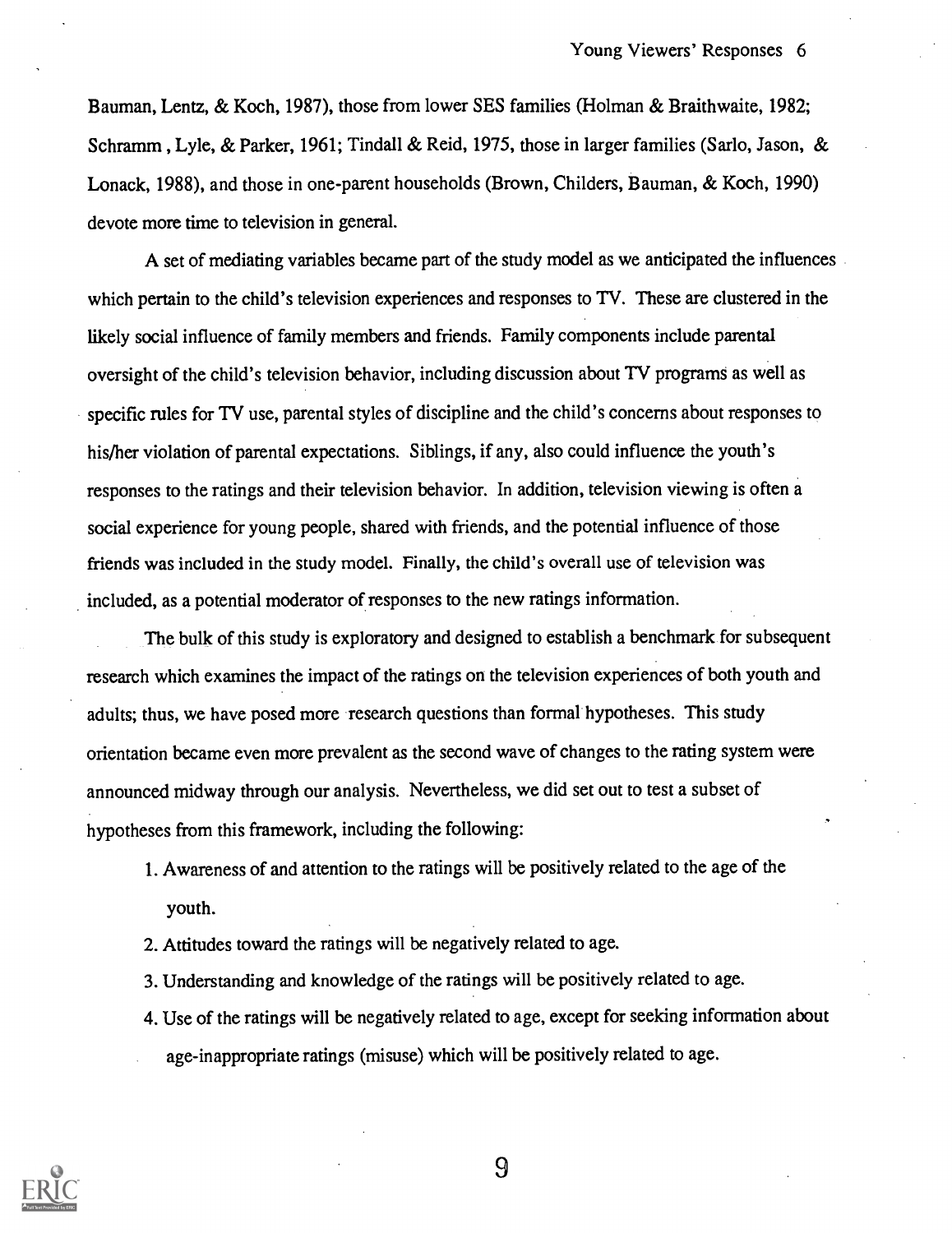5. Females will be more aware, more knowledgeable, express more positive attitudes, and make greater use of the ratings information.

Additional background characteristics were included more so as control variables than predictor variables. The mediating variables were examined in the context of our multiple regression analyses, to determine their contribution to predicting the youngsters' responses to the ratings, in addition to that originating with their background characteristics.

#### Method

This study was conducted in a midsize, urban, midwestern city, in May, 1997. Questionnaire administration was supervised by graduate students in school classrooms. Students were given approximately one hour to complete the survey. Participation was voluntary and anonymous. Two pretests of draft instruments were completed with adolescents ranging in age from middle school to college level. Discussion followed these administrations to see if the students understood the wording, comprehended the questions, liked the verbal format, and to determine the time needed to complete the instrument.

Final implementation of the survey yielded 462 usable questionnaires. The sample consists of three age ranges represented by students in the 4th, 8th, and 10th grades. There were 138 students in the 4th grade between the ages of 9 and 11, averaging 10. The 8th grade provided 151 participants whose age range fell between 13 and 15, averaging 13.7. One hundred and seventythree students in their sophomore year of high school were in the 15 to 18 year age range, averaging 16.8. Fifty-two percent of the respondents were female and 48% were males. Across the age ranges, students were of similar ethnic backgrounds. There were 185 respondents of African-American origin, 113 Caucasian-American, 17 Hispanic-American, 13 Native-Americans, 7 Asian-Americans, 44 stated they were from another ethnic group, and 62 identified themselves as a combination of racial backgrounds.

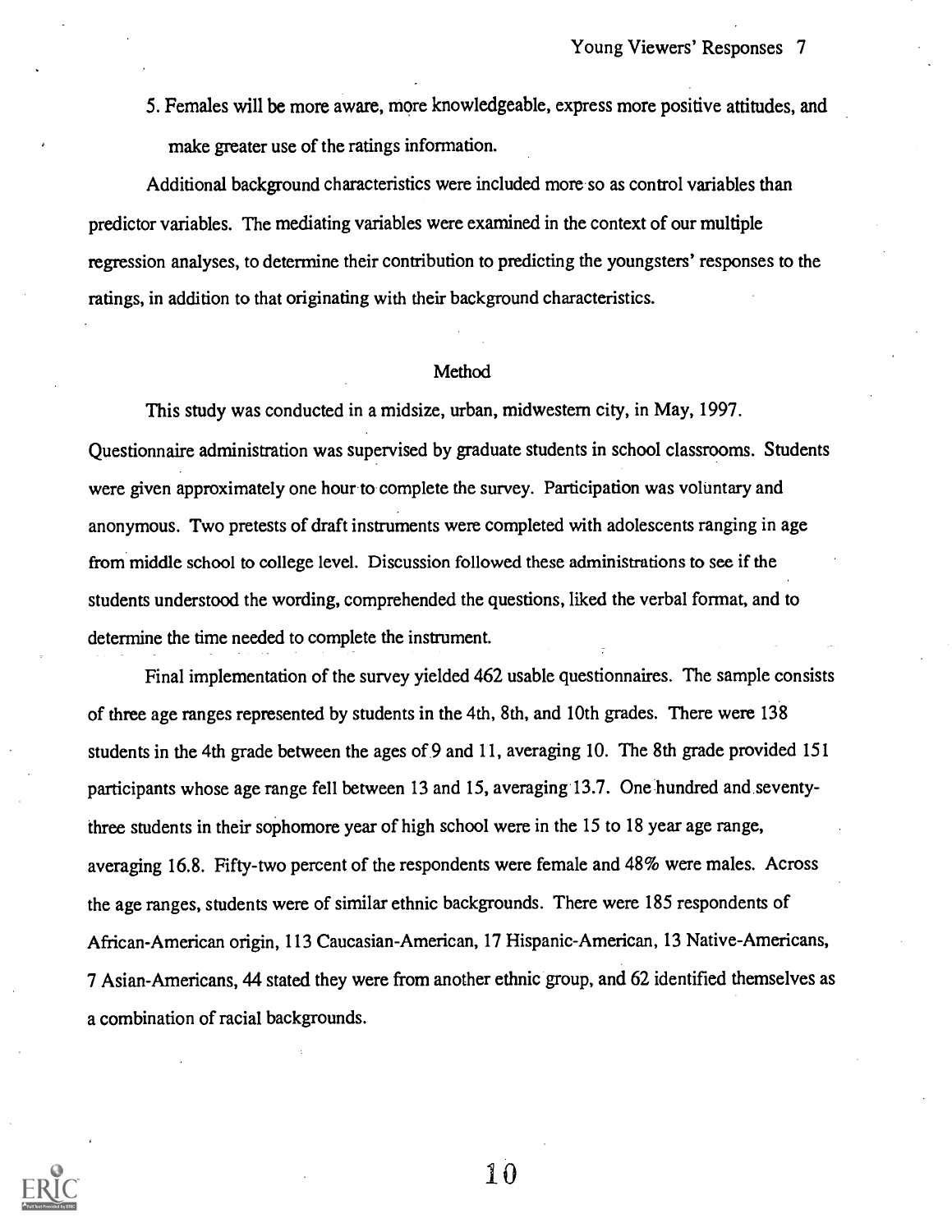#### Variables and Scales

The survey architecture consisted of 20 groups of items that can be separated into 20 scales and three single demographic items to be used in this analysis. These variables were used to determine young people's responses to the television ratings.

Reliabilities in the form of Cronbach's coefficient alpha for internal consistency were calculated for each scale; where available, we provide the alpha from the scale's originators. However, most scales were created for this particular study and for younger respondents. Some original scales were modified, to accommodate younger respondents and to replace out-of-date terminology.

All scales were confirmed as unidimensional using principal axis factoring with varimax rotation in SPSS. Confirmations were based on predetermined allocation of items. Cross factor loadings were minimal and items remained with scales based on content validity. Sample items for each scale and variable follow:

#### Independent Variables

Demographics. Respondents were asked for their age, gender, and ethnicity.

Family Size. This is the sum of the number of additional siblings one lives with.

Parental Composition. Students could report up to 16 different parental compositions, inclusive of original parents, step-parents and guardians. Most common configurations were two original parents, mother only, and any two parents.

Family SES. This was a three item scale, summing the number of bedrooms, bathrooms and television sets in their home. The alpha was .62

#### Mediating Variables

Television Exposure. Five questions were summed into one index. The index score corresponds to the exposure to television; as the score increases, exposure to television increases. The scale range can be between 0 (no exposure) to 50 (more than 4 hours a day for each of the questions). These questions originated from the Young People & Their Orientation to Mass Media

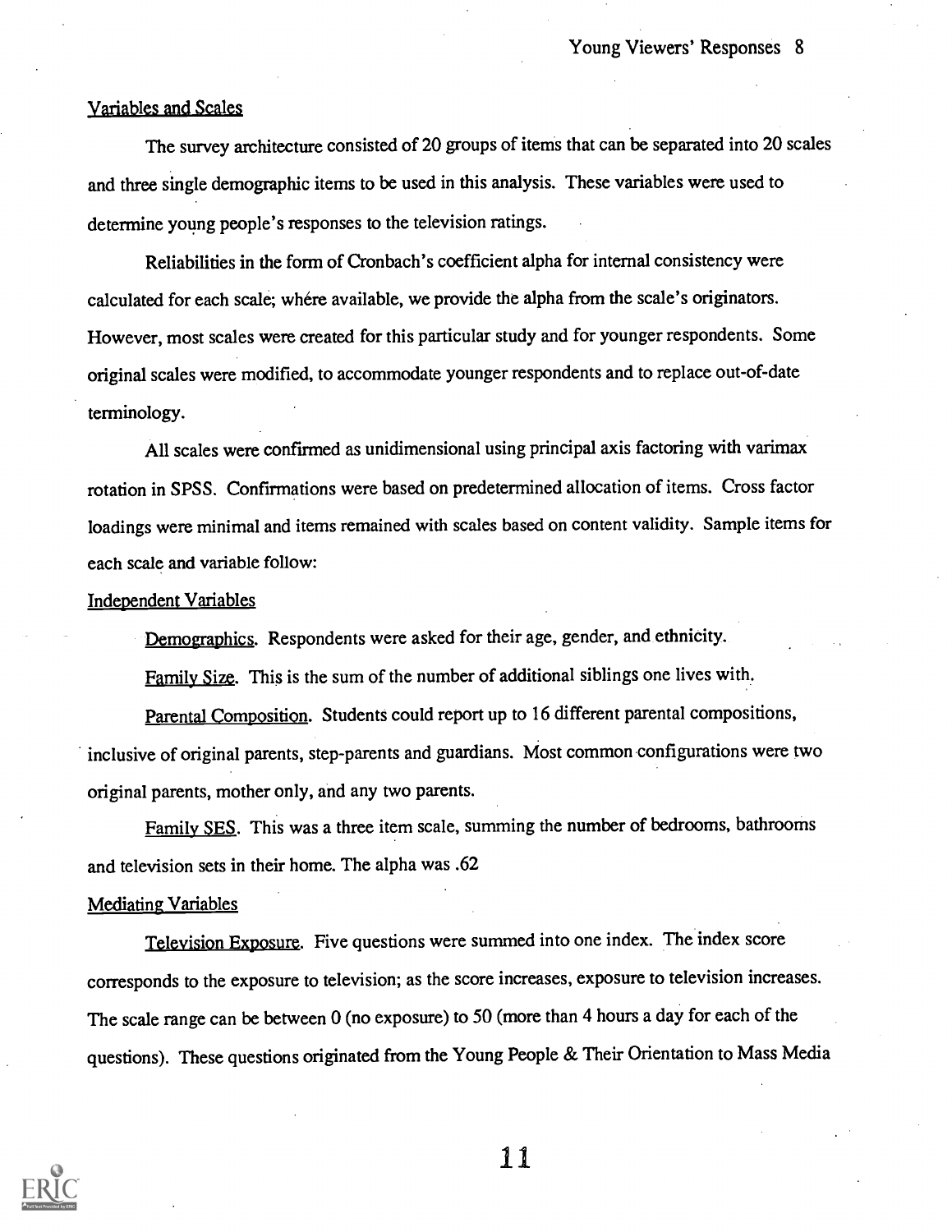international study (Greenberg, Tokinoya, Ku, & Li, 1989), referred to as the KAM study. The coefficient alpha is .81. Here is one item:

Yesterday, after school, before supper, how long did you watch TV?

0 1/2 <sup>1</sup> 11/2 2 21/2 3 31/2 4 more The remaining items, using the same response scale, asked for viewing yesterday after supper, and viewing on last Saturday, in the morning, afternoon, and evening.

Decision Making. A three-item, four-point summed ratings scale measured a youth's perceived influence in deciding family media use. A low rating of 3 indicated low decision making influence and a rating of 12 would indicate that the individual had high decision making influence over media choices. The coefficient alpha was .60. One item dealt with television and the other two with rental video and out of home movie going decisions, e.g.,

How often do you get to pick the TV show when you watch TV with your family?

VERY OFTEN OFTEN SOMEI1MES NEVER

Parental Mediation. Five items were summed to indicate the perception of parental mediation with respect to TV. The scale ranges from 5 to 20. The higher the score, the more perceived parental mediation. These questions were drawn from parental mediation literature (Reid, 1979; Lin & Atkin, 1989; Robertson, 1979; Greenberg & Linsangan, 1993). The internal consistency coefficient was .78. One such item was:

How often does a parent suggest TV programs for you to watch?

VERY OFTEN OFTEN SOMETIMES NEVER The other items asked how often parents try to help you understand what you see on TV, told you that you could not watch certain programs, watched TV with you, and told you something on TV isn't really true.

Rules in the Home. For four items, dichotomous responses were summed to create an index about television rules in the home. This scale originated in the KAM study. The higher the scale score, the more rules in the home. The scale ranges from 4 (no rules) to 8 (many rules). The

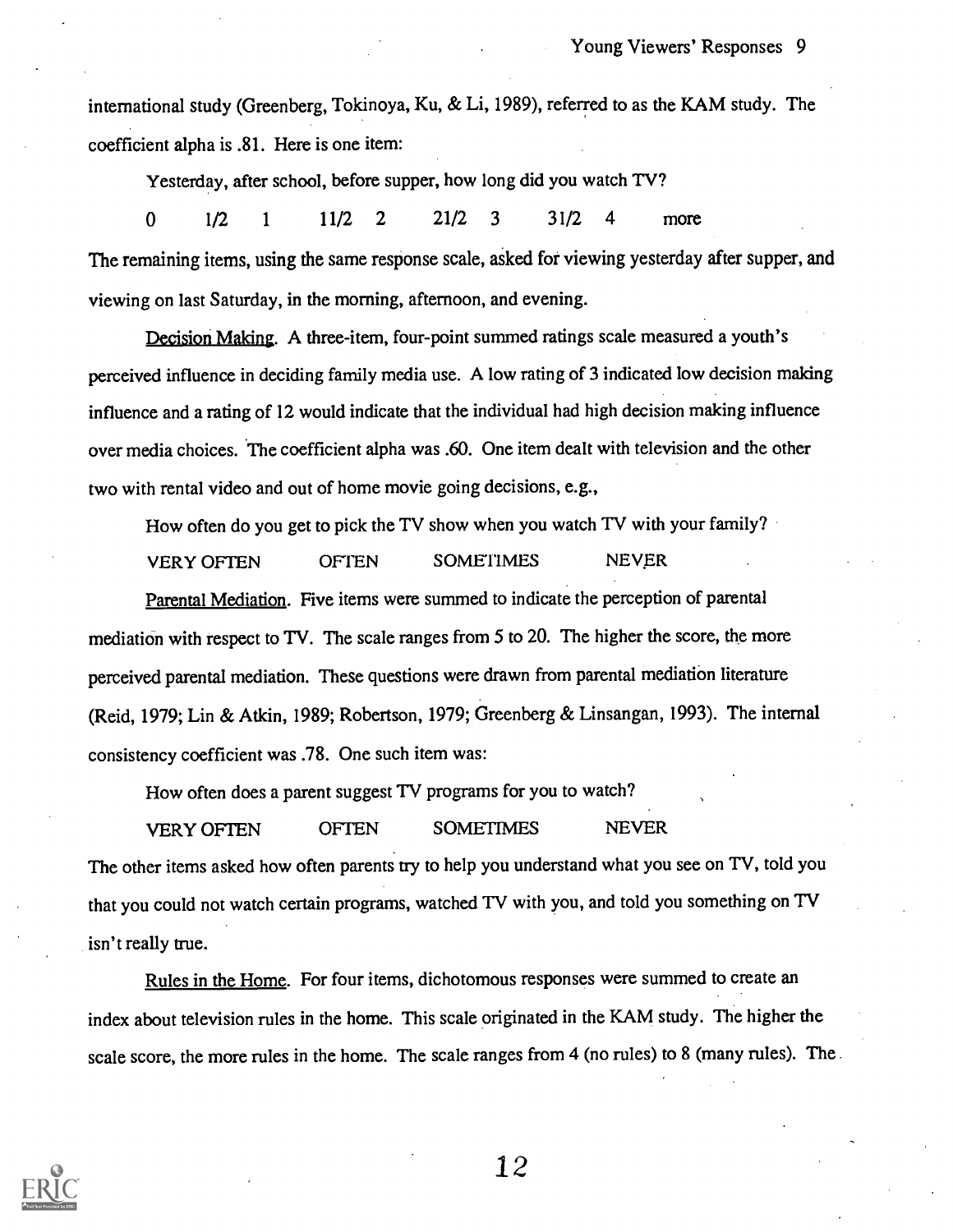alpha is .63. Items dealt with how late one could watch TV on school nights and on Saturday night, how many hours on Saturday, and

Are there television rules in your home about ...

how many hours you can watch TV on school days? YES NO Parental Strictness. This five item scale measures how strict adolescents' perceive their parents to be. The first four-items originated in a socialization study of young people to TV advertising (Greenberg, Rampoldi, Sherry, Tokinoya, & Chen, 1995). The original alpha was .8 and this study also achieves a .80 alpha. The scale scores range from 5 (not at all strict) to 20 (very strict).

How strict is one of your parents on who you go out with?

VERY STRICT STRICT A LITTLE STRICT NOT STRICT The other items dealt with strictness in terms of what is worn, where you go, who your friends are, and when you have to be home.

Concern about Punishment. This four item, four-point scale measures adolescent's concerns if they did not do something their parents told them to do. The original conception of this scale was from Korzenny (1975), the alpha was .57 in a replicated study (Greenberg, et al, 1995). The items were rewritten to deal with punishment fears, rather than types of physical punishment. Higher scores (maximum of 16) indicate great worry about noncompliance and low scores (minimum of 4) represent little worry. The alpha is .80. The format was as follows:

Suppose a parent asked you to do something and you didn't do it...

How much would you worry that a parent might punish you?

A LOT A LTITLE NOT MUCH NOT AT ALL

The other items dealt with concern that you would be grounded, lose privileges, or that a parent would yell at you.

Sibling Influence on TV watching. This two item index reflects the influence siblings have over the selection of TV shows the respondent watches. The scores range from 2 (little influence) to 8 (large influence). The correlation between the two items is .30.

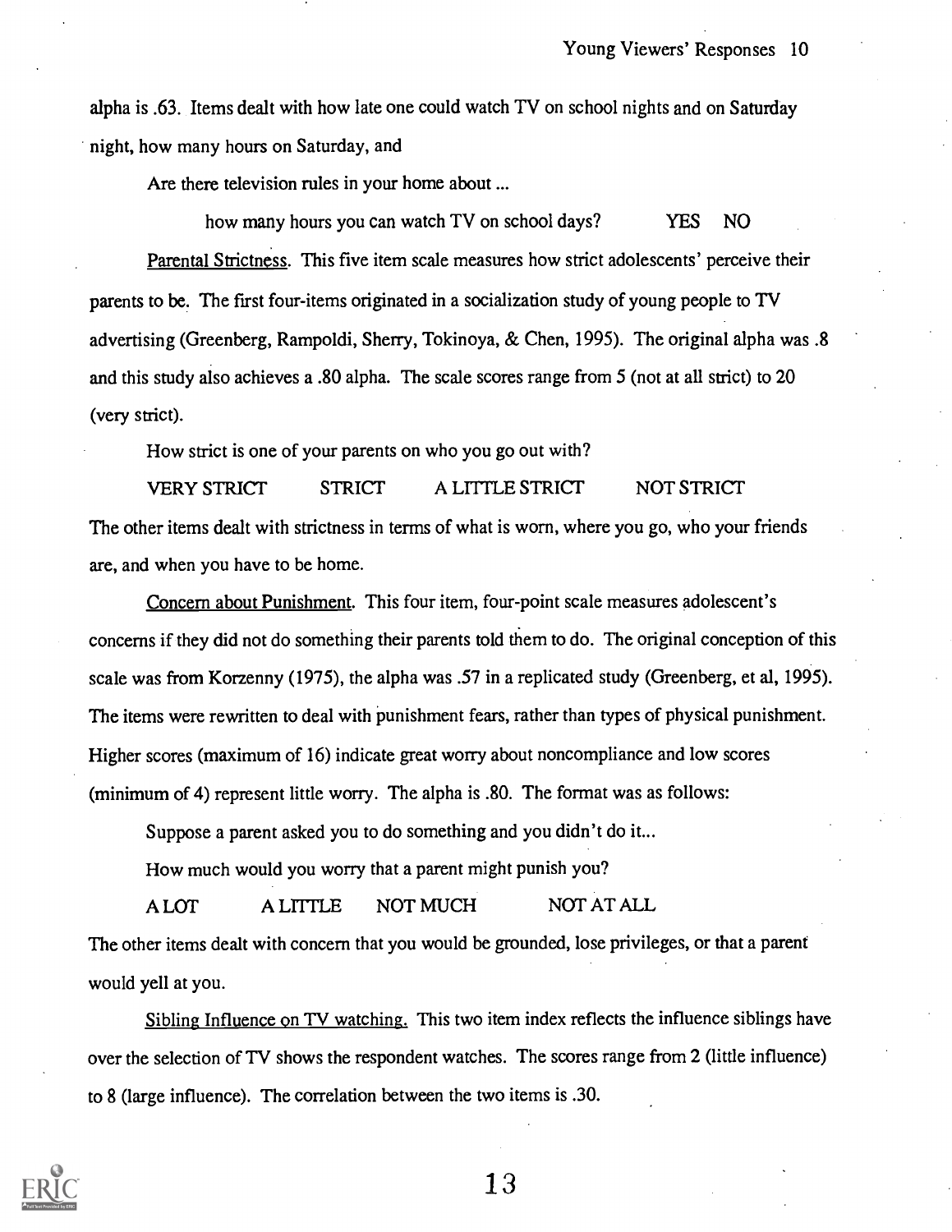How often does a brother or sister not let you watch a TV show you want to watch?

How often do you not let a brother or sister watch certain TV shows?

VERY OFTEN OFTEN SOMETIMES NEVER

Sibling Influence on using TV ratings. Two items were summed to create an index to measure the influence siblings have in using the ratings to influence a TV program choice of the respondent. The scores range from 2 (low use of ratings to choose programs) to 8 (high use). The correlation between these two items is .58. Response categories were the same as with Sibling Influence on TV watching.

How often does a brother or sister look at the TV ratings when picking a TV show they want to watch?

How often does a brother or sister use the TV ratings when picking a show for you to watch?

Friends' Influence. This six item, four-point summed ratings scale indicates the frequency of peer interactions. The scale ranges from 6 (low interaction) to 24 (very frequent interaction). The coefficient alpha was .82.

How often do you go over to a friend's house?

VERY OFTEN OFTEN SOMETIMES NEVER

The other items assessed frequency of having friends to your house, doing something with friends on weekends and after school, watching TV and going to movies together.

### Dependent Variables

Attention to Ratings. Three items were summed to measure how much attention was given to the ratings. A score of 3 indicates no attention is paid to the ratings and a score of 12 referring to large amounts of attention. Cronbach's alpha for this scale was .73.

How often do you try to see what the rating is when the show starts?

VERY OFTEN OFTEN SOMETIMES NEVER

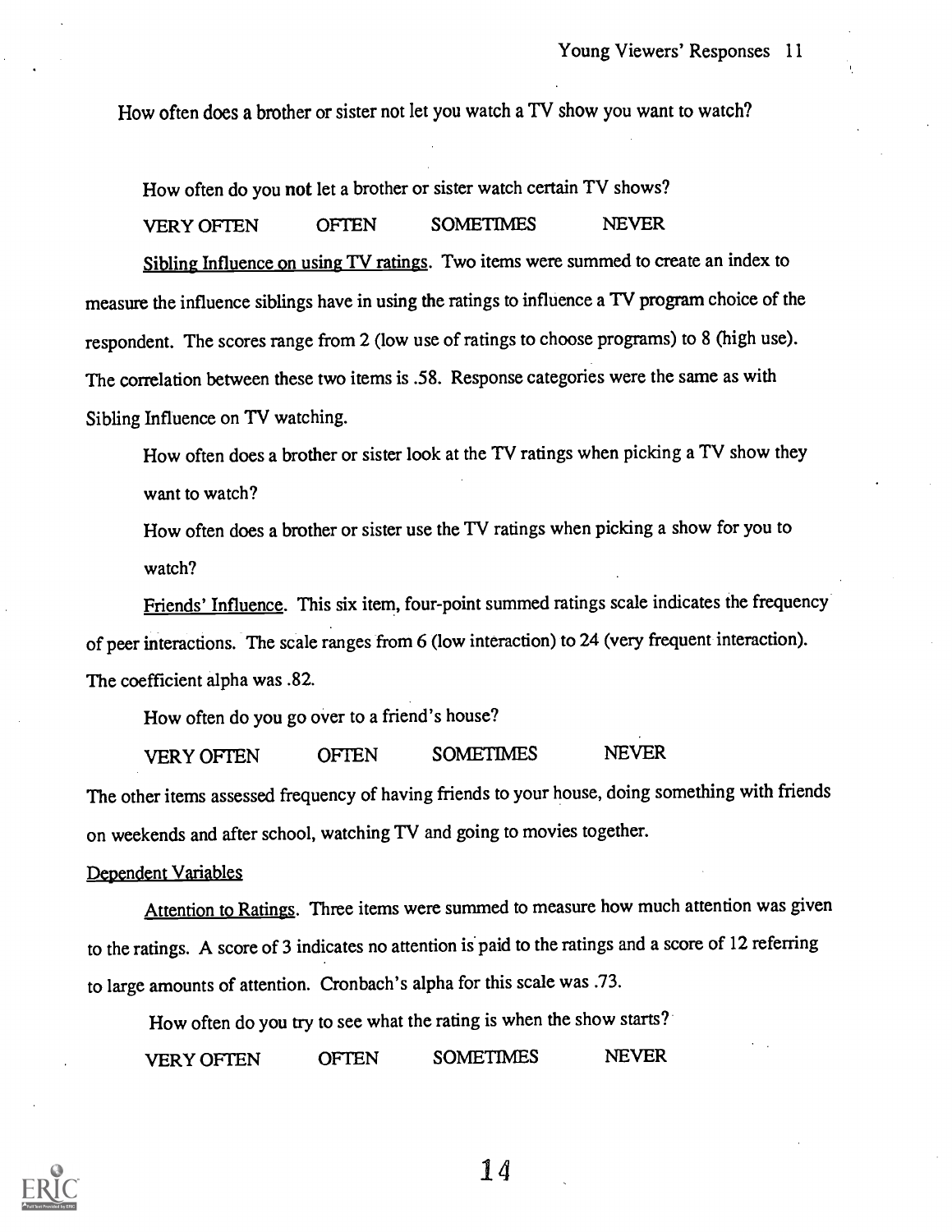Respondents also were asked how often they looked up the rating for a show in a newspaper or TV magazine before watching the show, and how much attention they gave to the ratings in general.

Attitude Toward Ratings. This four item, four-point summed scale measures respondents opinions toward the ratings. The scale ranged from 4 (negative opinion) to 16 (positive opinion). The coefficient alpha is .74.

Do you think that TV shows should have these ratings on them?

DEFINITELY YES YES NO DEFINITELY NO The other questions asked if the respondent liked having the ratings on the shows, if they helped anyone pick shows to watch, and whether the ratings given have been the right ratings for the shows.

Understanding the Ratings. This measure consists of 12 items scored as either correct (1) or not (0) and are summed to indicate the level of understanding respondents had toward what types of content the ratings reflected. A low score on the scale would indicate little understanding of the ratings, while a high score refers to more understanding. The scale ranged from 0 to 12, with an coefficient alpha of .51. Here is a sample item:

Does the rating tell if there is sex in the show? YES NO NOT SURE The other items asked if the rating indicated the presence of violence and bad language, and the remaining items asked if ratings appeared on TV shows at night, on soaps, commercials, game shows, cartoons, talk shows, the news, and TV movies. A final item asked who does the ratings, and offered four options -- the government, TV people, experts, and viewers.

Knowledge of Ratings. These five items measure a respondents knowledge as to what the ratings mean. The items were scored as either correct or incorrect according to the specified definitions of the ratings. The scale ranged from 0 (no correct answers) to 5 (all correctly identified). The coefficient alpha was .75.

Here are the TV ratings:

TV-Y TV-M TV-PGTV-Y7 TV-G TV-14

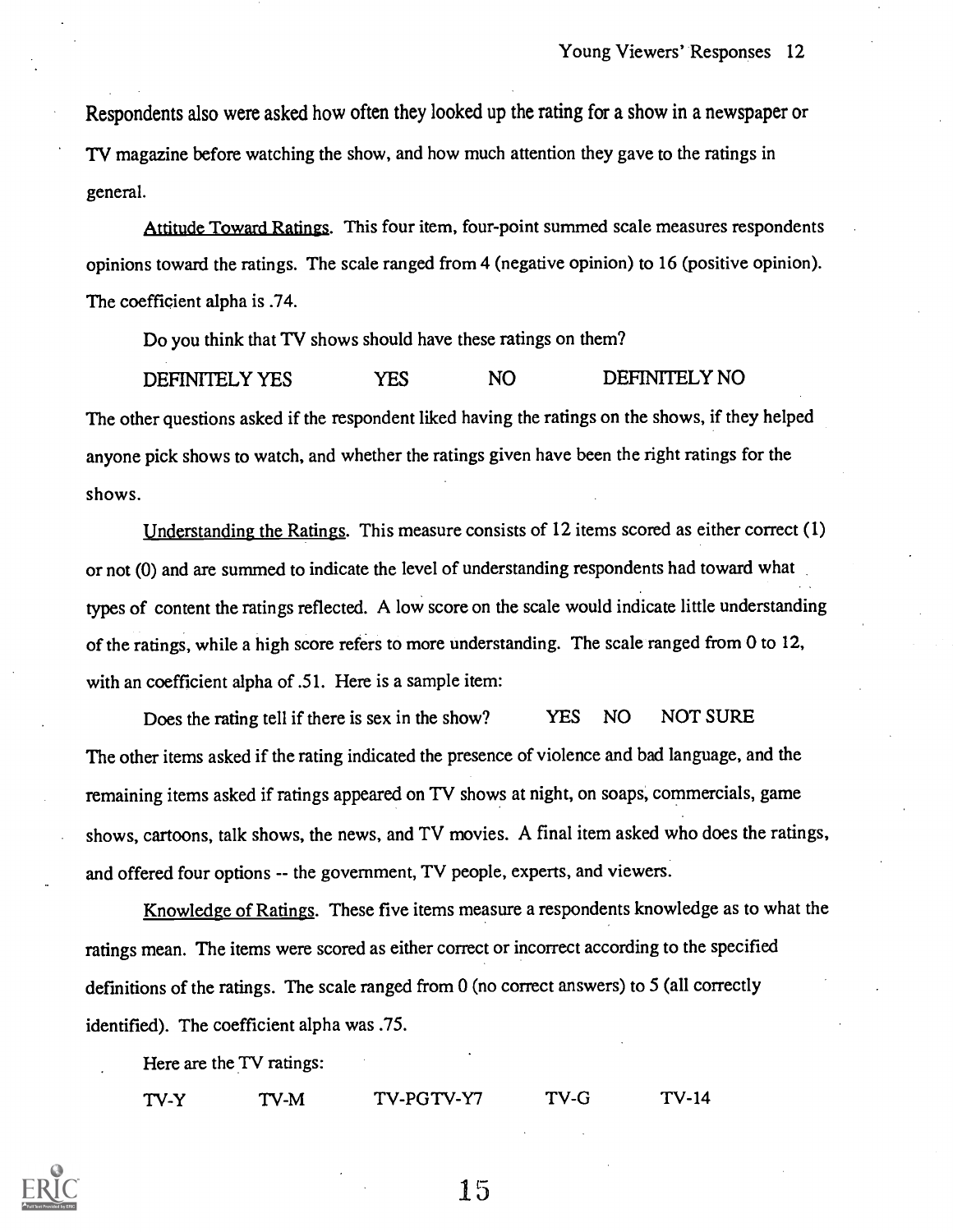Which rating means the show is OK for all young kids to watch? The other items asked for the rating which meant the show should be watched with a parent, is OK for children who are 7 years or older, is OK for children who are 14 years or older, or whether the show is only for adults.

General Use of Ratings. Five items were summed to measure respondents general use of the ratings for choosing TV programs to watch. The scale ranged between 5 and 20; with higher scores indicating more use of TV ratings. The coefficient alpha was .85.

How much have you yourself used the TV ratings to pick shows to watch?

A LOT A LITTLE NOT MUCH NOT AT ALL The other items asked about using the ratings to pick shows not to watch, to pick shows you shouldn't watch, and to pick shows to tell someone else either to watch or not watch.

Specific Use of Ratings. Six items were summed to measure and individual's use of specific ratings for picking TV shows. The scale ranged from 6 to 24; higher scores indicating more use of the ratings for choosing programs. Respondents who circled the "not sure" response were not included in this scale (201 students were not sure about these specific ratings). The alpha for this scale, excluding those who were not sure, was .70.

How often do you watch TV shows with a TV-PG rating:

VERY OFTEN OFTEN SOMETIMES NEVER NOT SURE The six additional items asked about the other six ratings categories.

Misuse of Ratings. This three item, three-point summed scale measures the perception that other students use the ratings to pick programs they know they shouldn't watch. Higher scores indicate a greater perception of misuse of the ratings. The scale ranges from 3 to 9. The coefficient alpha was .69.

Do you think kids in elementary school look at the ratings to pick shows they know they should not watch? THES MAYBE NO The other two questions asked about kids in middle school and high school.

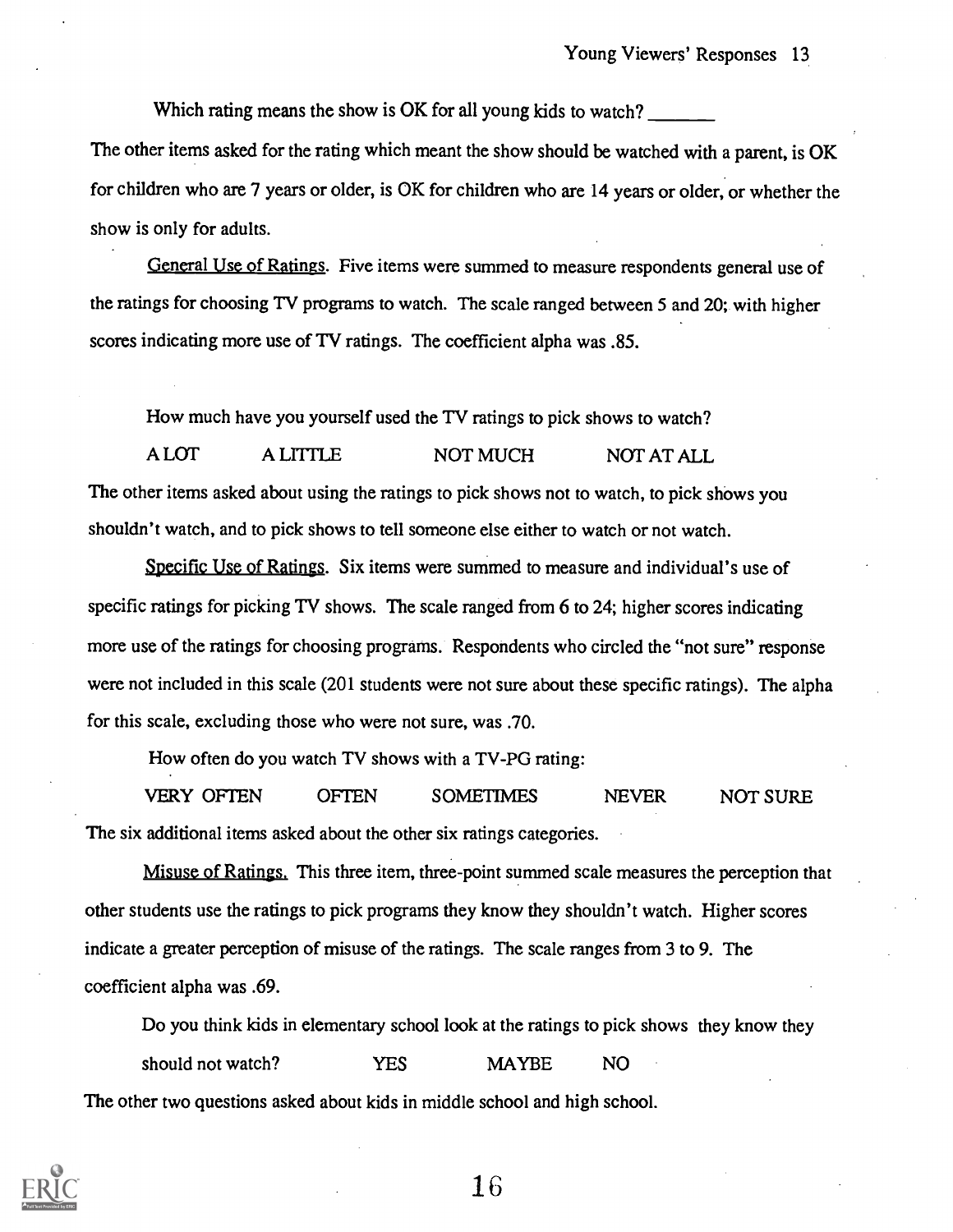#### Results

This section (1) provides descriptive information for each of the measures we developed which examine different aspects of the television ratings; (2) analyzes those same measures for possible gender and age/grade differences; and (3) determines which among the antecedent and mediating variables provide the best set of predictors for each ratings measure. These analyses are based on 462 students in one urban school system, from 4th (30% of the cases), 8th (33%) and 10th (37%) grade classrooms. Females comprised 52% and males 48% of the study group. Ratings Measures

Attention to the ratings. This was a three item scale, e.g., "How often do you try to see what the rating is when the show starts?" With items scored from 1 to 4 and a scale midpoint of 7.5, the obtained mean of 5.6 indicates low attention across the entire group of respondents, falling slightly under an average response of 'sometimes' to this set of questions. Table 1 provides the analysis of variance results for this variable. Girls and boys pay equal and equally low attention to the ratings. Differences by grade in school are large and significant (p<.001), especially between the 4th graders and the two older grade groups. The younger students claim to pay more attention to the program ratings information; yet, on an absolute basis, their average attention score is near the scale's midpoint.

Attitude toward the ratings. Four items tapped the students' opinions about the ratings, e.g., "Do you think the TV shows should have these ratings on them?" The average score among the respondents was 10.7 on a scale that ranged from 4-16, thus being slightly above the 10.0 scale midpoint, or barely on the positive side in evaluation of the ratings. Table 2 provides results which indicate no difference between the boys' and girls' attitudes, but a significant difference by grade grouping. The 4th graders expressed the most positive attitude and the 8th graders the least positive attitude; actually the 8th graders were at the scale's midpoint -- neither positive nor negative in their attitude. The 4th graders' average score of 11.3 placed that age group distinctly on the positive side of the measure.

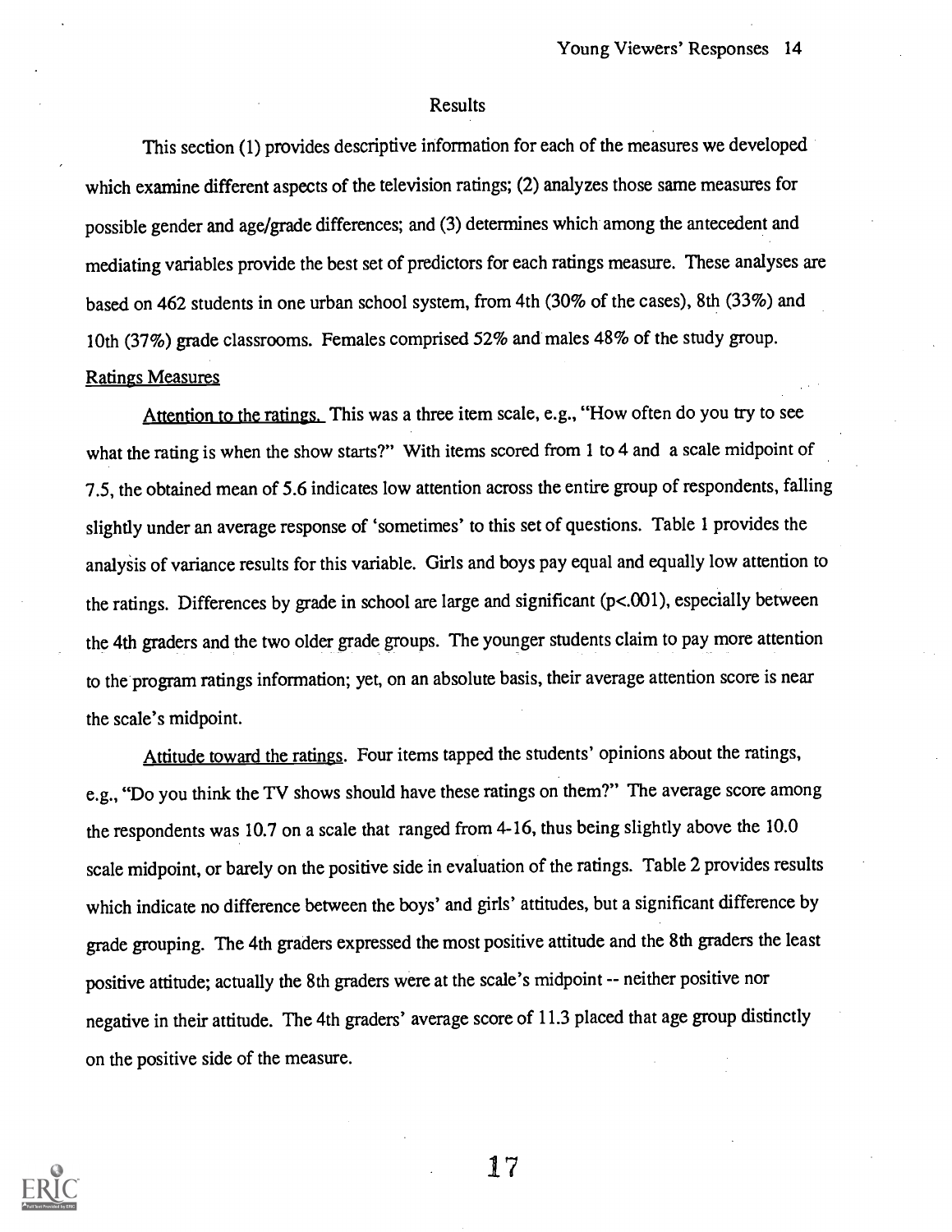Understanding the ratings. This measure consisted of 12 items which asked the respondents what information was contained in the ratings, e.g., "Does the rating tell if there is sex in the show?" and which shows contained ratings, e.g., "Is there a rating on the soaps....the news. These items were scored as correct or incorrect and the student's score reflected the total number of correct answers.

Fifty-two percent of the respondents correctly indicated that the ratings were based in part on the presence of sexual content in the show, 70% correct with regard to bad language and 72% correct about violence. Fifty percent reported correctly that TV shows at night had the ratings, 78% knew that they were on TV movies, 47% correct about cartoons, 43% about afternoon talk shows, 24% knew the ratings were on soaps, and 12% knew about game shows; 76% reported that the ratings were not on commercials and 59% knew the ratings were not on the news. Only 21% correctly identified the origin of the ratings information.

Table 3 contains the results of our analysis of this variable. On average, students answered 6 or one-half of the questions correctly, and the score were equivalent across all grade groups and between the girls and boys.

Knowledge about the ratings. Here, we listed all six age-based ratings symbols, and asked the youths to correctly indicate the meaning of five of them, e.g., "Which rating means that the show is OK for all young kids to watch?" For this measure, then, the maximum correct score was 5, and the respondents averaged 3.4.

For descriptive purposes, we will indicate how well the respondents did in identifying the correct interpretation of each rating. Fifty two percent correctly identified TV-Y; 64% were correct on TV-PG; 77% for TV-Y7; 80% for TV-14; and 71% for TV MA. They did best in identifying the ratings which contained age information.

The strongest finding for this variable in Table 4 is the highly significant grade difference, where the 8th and 10th graders scored substantially higher than their 4th grade counterparts. Boys and girls did not differ overall. However, the 4th grade girls did have greater knowledge than the 4th grade boys. If one examines the table as a whole, the 4th grade boys were singularly deficient

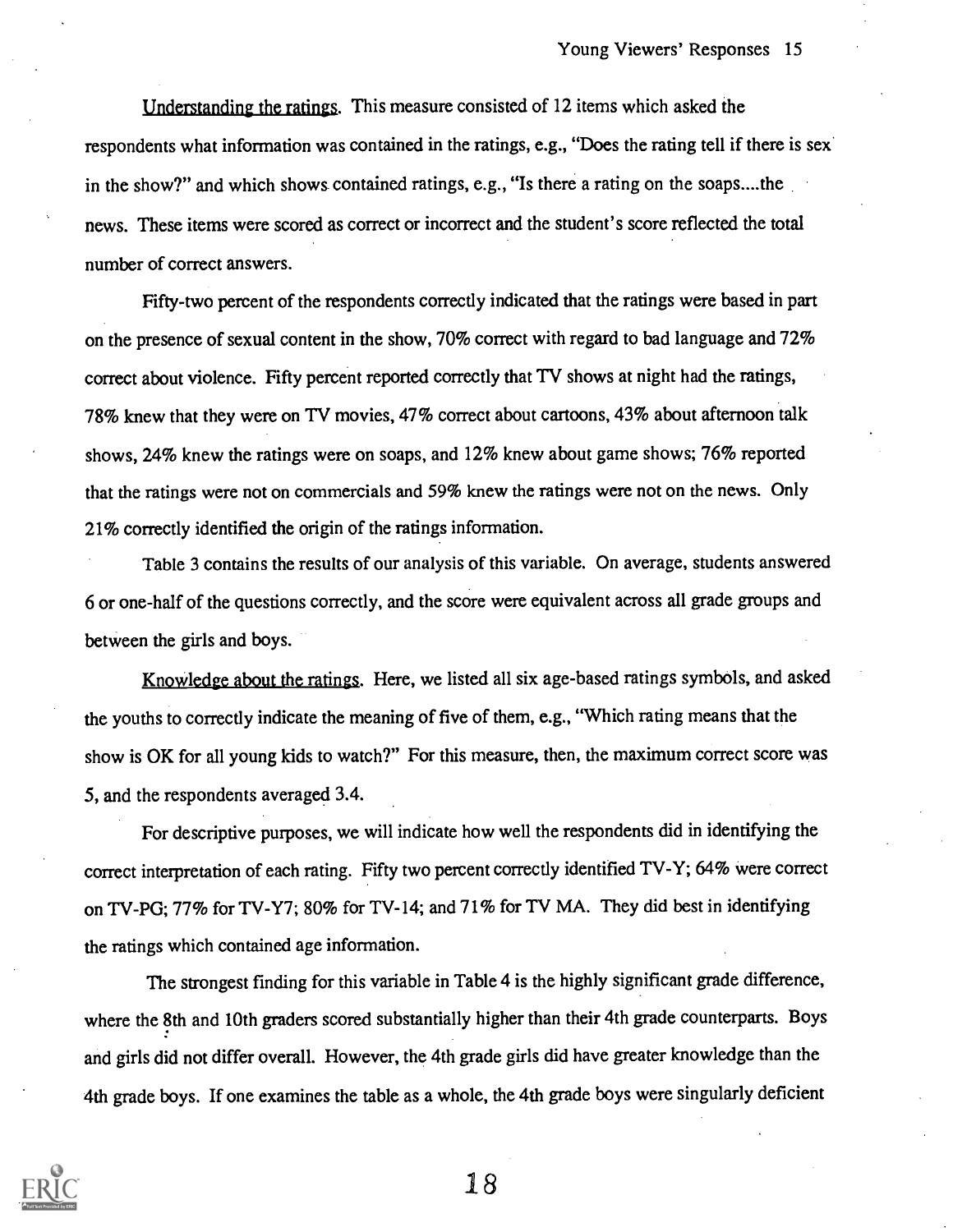on this knowledge measure, whereas the 8th and 10th grade boys did somewhat better than their female peers.

General use of the ratings. This assessment was oriented to the youths' use of the ratings to choose shows to watch or not to watch, and consisted of five items. With a scale range of 5-20, the average score was only 8.8, well below the scale's midpoint of 12.5 and falling between response categories that indicated the ratings were being used 'not much' to 'not at all.' Table 5 provides further evidence of this for the different grades studied. The trend is linear, with the 4th graders claiming more use than the 8th graders, who in turn, claimed slightly more use than the 10 graders. However, the truly substantial difference rests with the 4th graders, who related 60% greater use of the ratings for these purposes than the older youth. Again, the boys did not differ from the girls in overall general use of the ratings.

Specific use of the ratings. Here, respondents were asked how often they watched TV shows with different specific ratings, e.g., TV-PG, and they were asked this for each of six different ratings. However, because we included a response category of 'not sure' in addition to four frequency responses (very often....never), we were able to include only 261 respondents in this specific analysis. For these youths, their average score was 14.4, which falls just below the scale's midpoint of 15, and reflects a response midway between 'often' and 'sometimes.' Table 6 indicates that there are no gender differences for this variable, but the linear trend among the different grades is significant and indicates that 4th graders reported more specific use than 8th graders, followed by 10th graders.

Misuse of the ratings. We asked respondents three questions about possible misuse of the ratings information, e.g., "Do you think kids in elementary school look at the ratings to pick shows they know they should not watch?" Overall, the youth did not believe this was likely, given an average score of 4.9 and a scale range of 3-9, the average was well below the scale's midpoint of 6. However, the 4th graders believed that such misuse was more likely than the older schoolchildren. Table 7 evidences a highly significant difference among the grade groupings, in which the 4th graders are convincingly discrepant in their estimate of misuse.

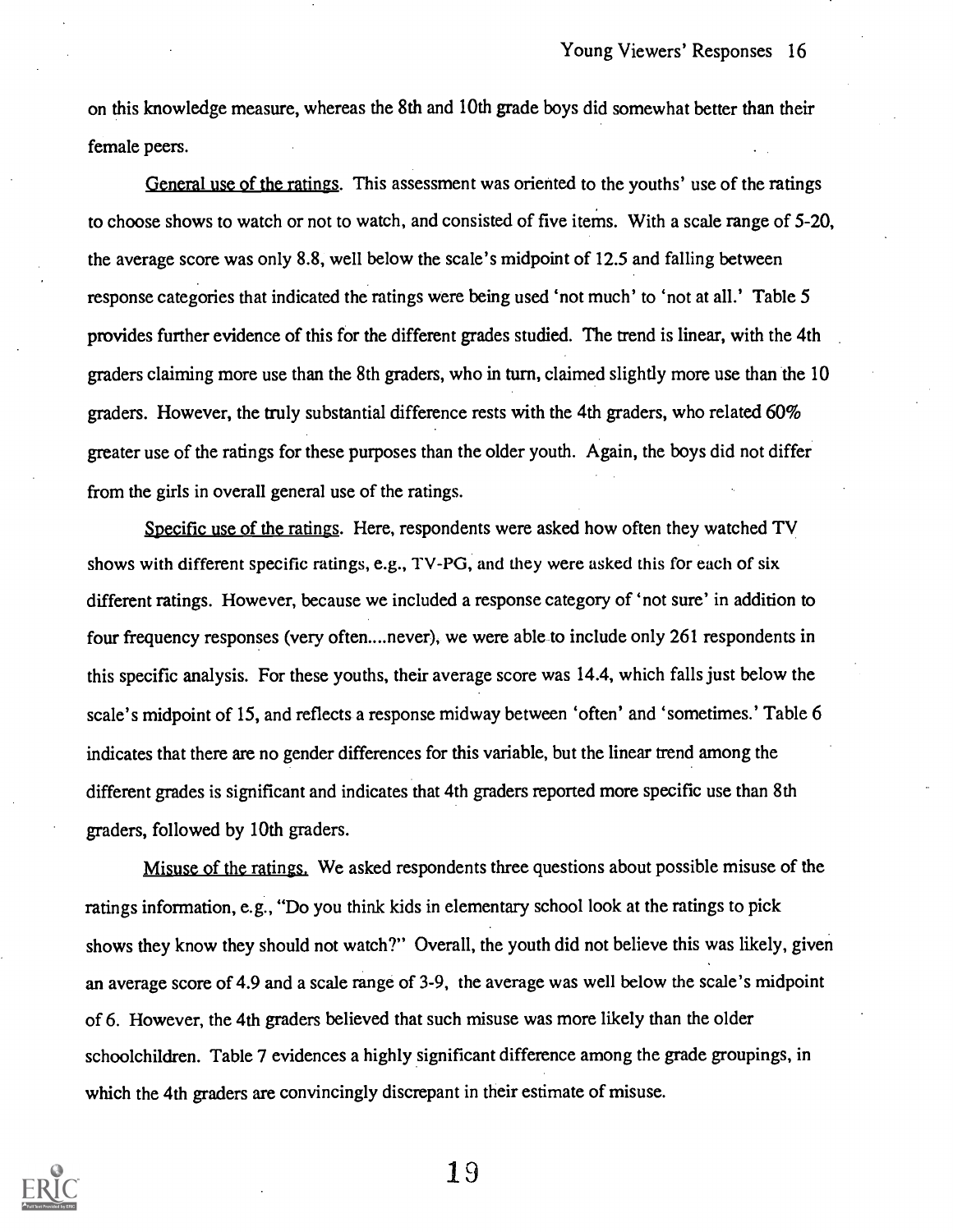### The Regression Analyses

These analyses help clarify the relationships among our sets of variables, and are based on the study model in Figure 1. Entered as the first block of variables were those demographic characteristics identified as most likely to be related to the young respondents' television experiences:

...age (school grade)

...gender

...ethnicity

...socioeconomic status

..family size

...family structure

Ethnicity and family structure were dummy coded in these analyses; ethnicity consisted of those who claimed they were African American vs. all others; family structure consisted of those who claimed they had only one original parent vs. all others. Although dummy codes could have been replicated for other ethnic and family structure subsets, e.g., two original parents vs. all others, we chose the more conservative method to avoid potential inflation of the multiple correlation and constructed only one dummy variable for these categorical measures.

The second block of variables consisted of the set of mediating variables described earlier and analyzed in terms gender/grade differences. These included general exposure to television, parental mediation of television viewing, home rules about television, parental strictness, concern about parental punishment, interaction with friends, sibling influence over television watching, sibling influence over the use of the television ratings, and the respondent's independence of decision-making.

Results are presented here for each of the television ratings outcome variables. Table 8 contains the details of the analyses.

Attention to the ratings. Forty percent of the variance could be accounted for  $(R=.631)$  by the two blocks of predictors, five of which were statistically significant. The strongest

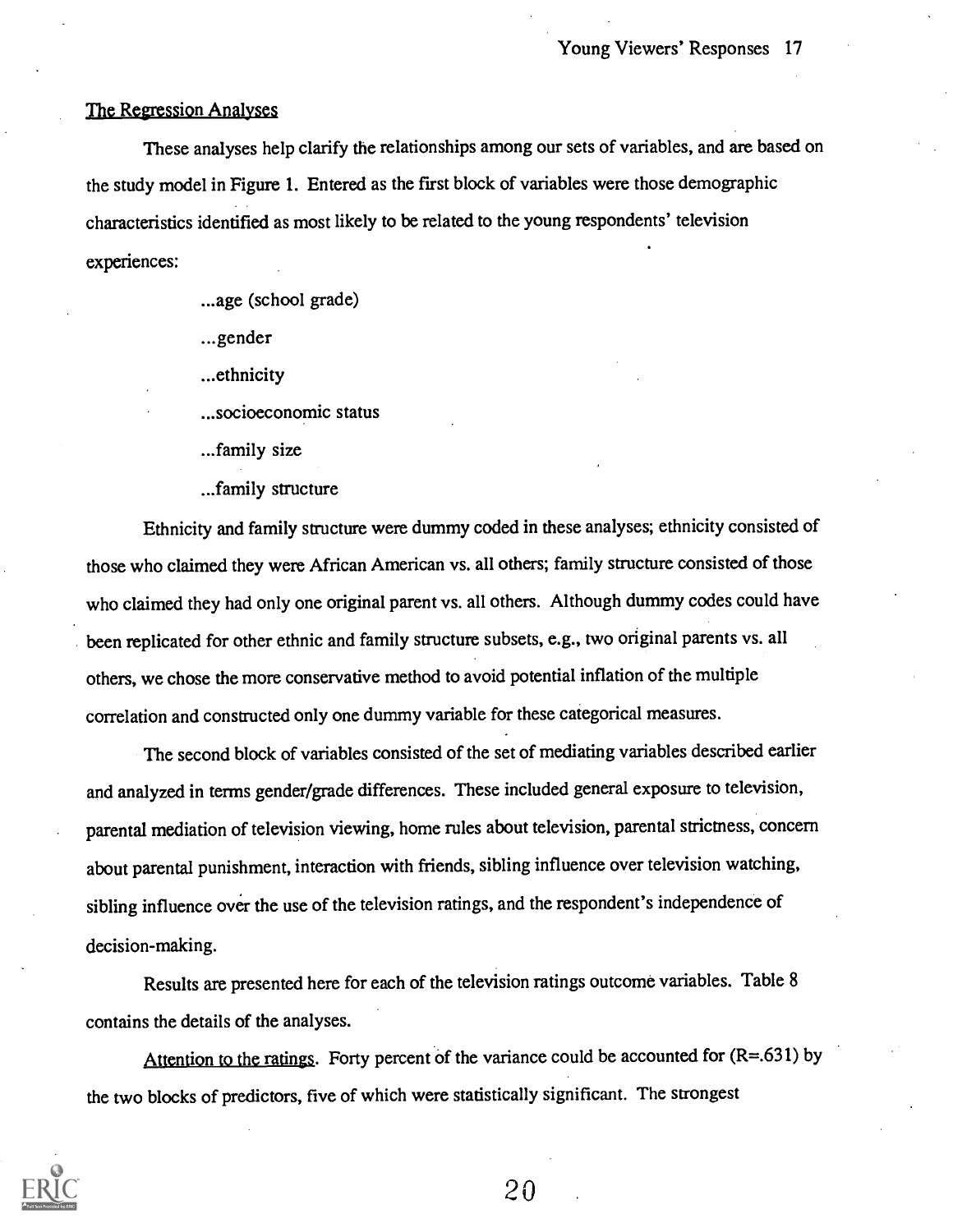demographic predictors were being in the 4th grade and having a large family. Crucial mediating variables were the extent to which one's parents mediated the television viewing experience, and the influence of siblings over both the use of the ratings and what was watched on television.

Attitude toward the ratings. A weaker, but significant multiple correlation  $(R=.348)$ , explained 12 percent of the variance in this outcome variable. Here, smaller family size and stronger parental mediation were the two significant predictors.

Understanding the ratings. None of the predictor variables in either block explained a significant amount of variance in the young people's abilities to understand the ratings. Earlier evidence that neither grade nor gender were predictors is supplemented by evidence than none of the other variables in this study do any better.

Knowledge about the ratings. Students in the upper grade levels and those with greater concern that they might be punished by their parents for misbehaving were the two significant predictors of knowledge about the ratings. The set of variables has a multiple correlation of .370, or only 13% of the variance.

General use of the ratings. A multiple correlation of .673 (46% of the variance) for this outcome variable is best explained by the demographic variables of larger family size and by students in the lower grade levels. Concurrently, the mediating variables of sibling influence in the use of the ratings, and direct parental mediation of their television behavior have significant positive contributions to general use of the ratings, whereas the influence of friends shows a negative tendency away from general use.

Specific use of the ratings. There is a lower multiple correlation here of .459. Those in one-parent families demonstrate greater specific use of the ratings, supplemented by several mediating variables, beginning with positive contributions from direct parental mediation, an independence in individual decision-making, and the influence of siblings over television behavior, again, the influence of friends is counter to this use of the ratings.

Misuse of the ratings. Greater misuse is best associated with being in lower grade levels, living in a two parent household, and less overall watching of television. Stronger parental

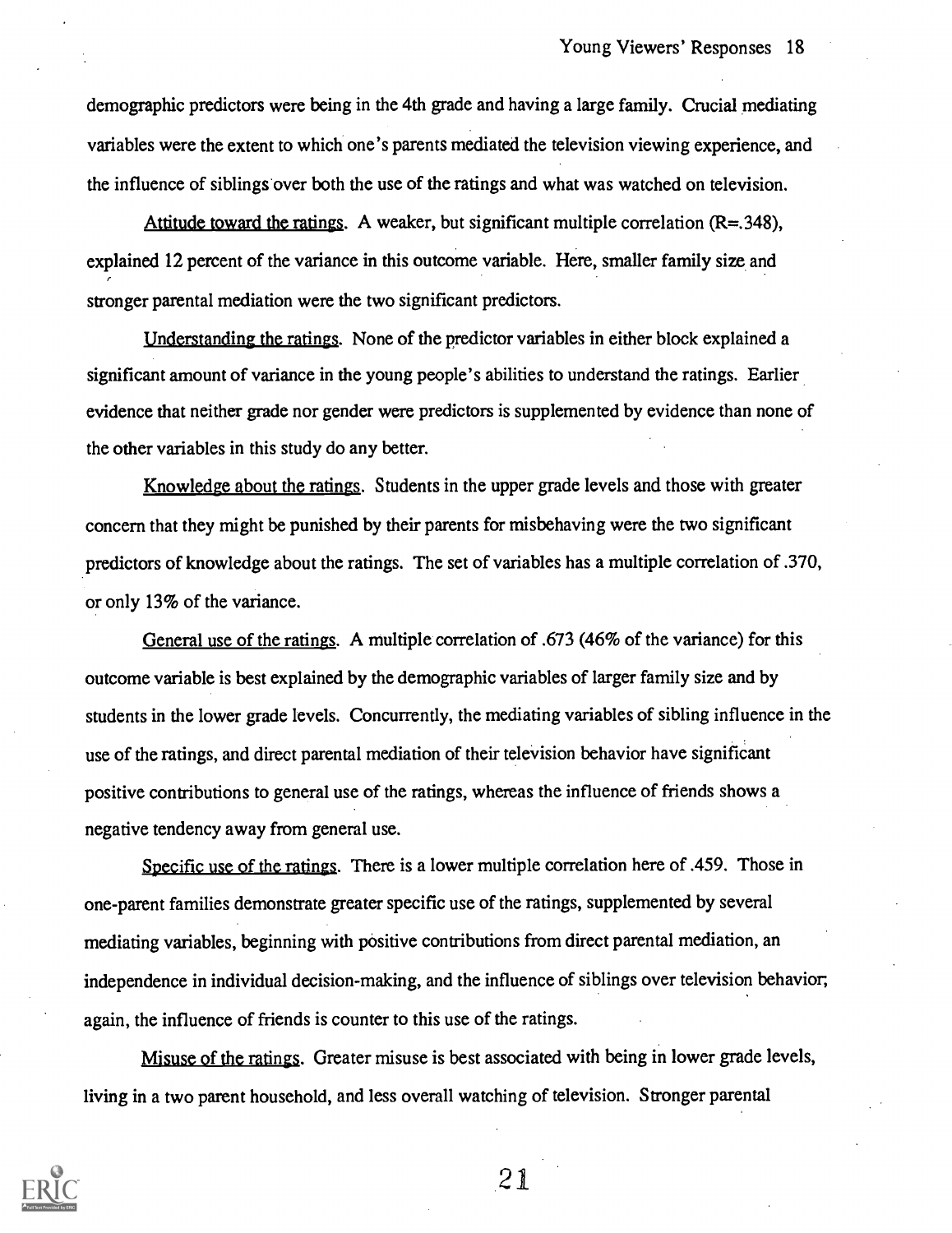mediation on the other hand reportedly contributes to more misuse, a result which fails to fit our model expectations. For this outcome, the overall R=.400.

The most consistent predictors across the entire set of outcome variables are:

...parental mediation of television behavior (significant in five of the

seven prediction equations),

...the age/grade distinction (in four of the seven),

...family size (in three),

...the role of siblings, where there were siblings, in influencing either television watching or the use of the ratings (in three).

Thus, there is a moderate degree of parsimony and consistency in what this particular set of variables can predict, and in the utility of the model. At the same time, several variables anticipated to be useful, do not contribute to our understanding. The final section of this paper explores both issues.

#### Summary and Discussion

The youngest respondents claimed to give the most attention to the ratings, had the most positive attitudes, and made the most use of them for general, specific and 'misuse' purposes, but were least likely to correctly identify their age-specific meanings. The findings for attitudes, general use, specific use and knowledge supported specific hypotheses. The findings for attention and misuse of the ratings were non-supportive and direct reversals to expectations that those two aspects would be most prevalent among the older youth. The predictions were based on the notion that the older youth would be sufficiently sophisticated to look out for and seek age-inappropriate shows; in contrast, it was the younger group, apparently less naive than we suspected, who were more demonstrable in those behaviors.

Why would the youngest group who pay more attention, have more positive attitudes toward, and use the ratings more, be less able to identify correctly what they mean? Perhaps, they know which programs they can watch based on the symbols, but do not have a descriptive meaning for them. For instance, "Mom says I can watch programs with a TV-Y on them."

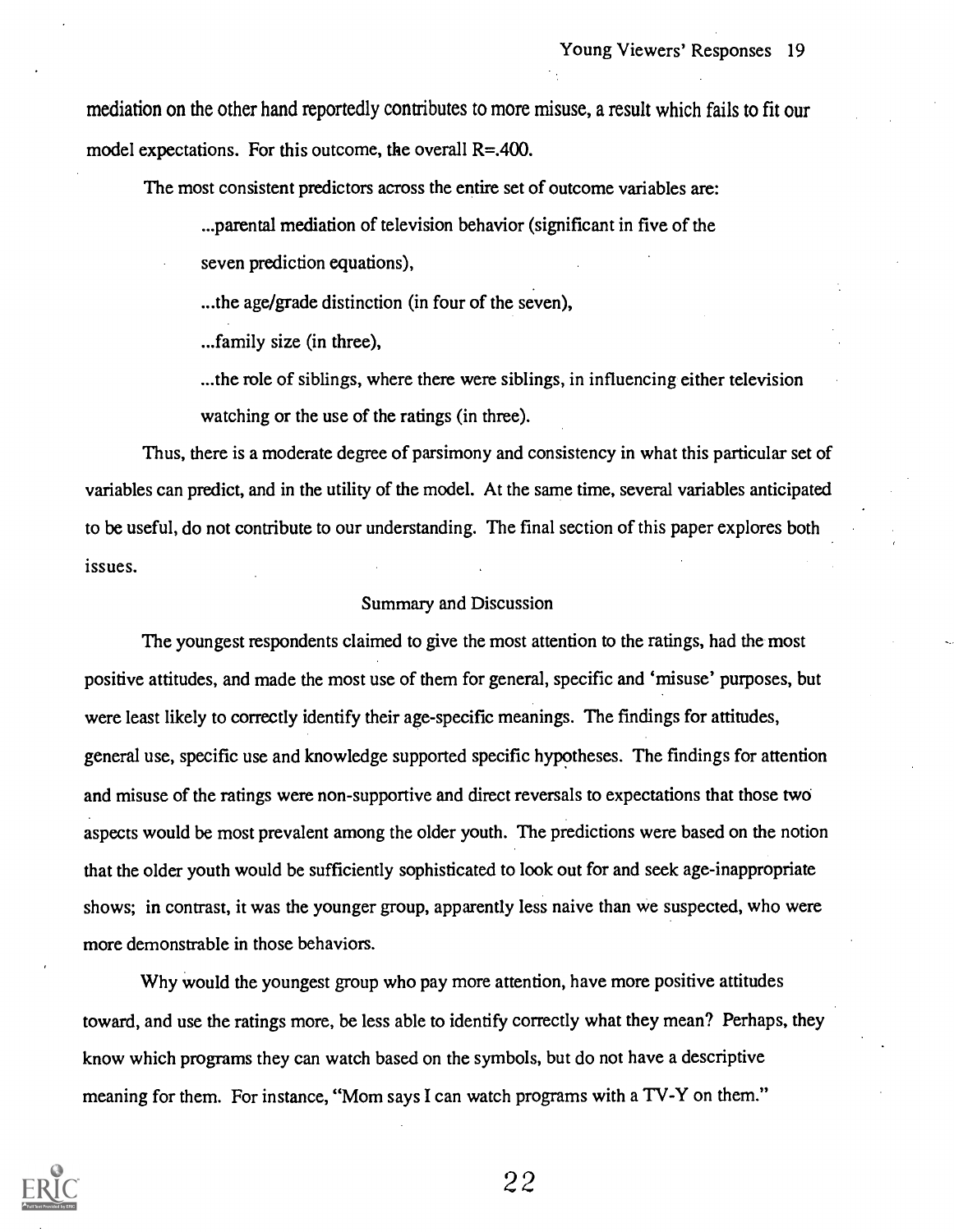Younger students may be more likely to accept such a rule at face value. However, this does not imply that the older students who pay little attention, hold ambivalent opinions, and do not use the ratings have complete knowledge of what the ratings mean. It may just indicate that the older viewers are more sophisticated in matching the symbols to text definitions. They are more experienced in matching tests. In addition, older students have used the movie symbol system longer and may be applying analogous relationships. Some support for this explanation come from the fact that there was no significant difference between the age groups when answering if specific types of shows have ratings or what type of content the ratings entail (e.g. sex, bad language, violence). In addition, students identified the values which contain age information the best and this indicates the use of matching strategies.

The primary target of the ratings may well be the set of younger teleyision viewers, even younger than those participating in this study. The ratings may be keyed to parents of preschool and early elementary children, where the parents are more likely to be able to influence their television behavior. During this study, three of the ratings categories were oriented toward young viewers. However, three other categories targeted the older viewers, so why weren't they using the ratings? The best bet is that by the time young people are in the 8th and 10th grades, their parents are no longer controlling television for them, and they may not be too happy with television's attempt to act in loci parentis. If they have begun to engage in the general process of acquiring independence from authority, they may well ignore, reject, and avoid television ratings information. This would make misuse of the ratings a moot point for the older students.

Younger siblings reported to have more influence over their TV viewing and ratings use by their older siblings. Thus, if both parents and siblings are more involved in the younger student's viewing, it may give young children a sense of the importance of TV and influence them to pay more attention to such television related phenomena as the ratings, have a more positive attitude, and increase their use of ratings.

Gender as a predictor was a general washout. By itself, it predicted none of the responses to our assessment of the new television ratings. And in the regression analyses, it did not

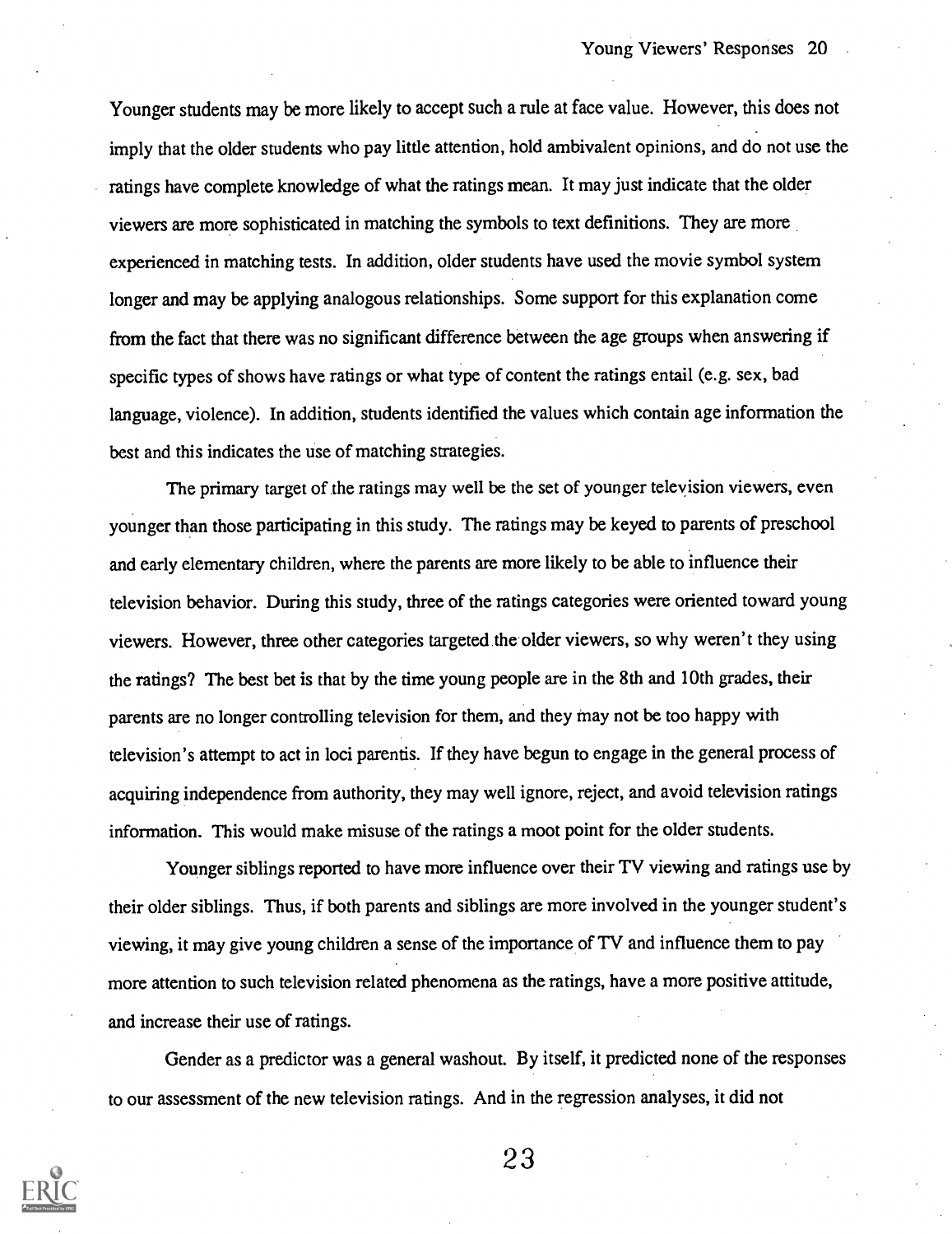reemerge as a locator variable. Has television become the 'great gender equalizer?' Equal attention, similar attitudes, equivalent knowledge, understanding and use between boys and girls spanning the age range from 9 to 16 seems fairly remarkable for just about any issue. But television may not be like any other issue. It is universally available and accessible to American youth. In addition, a majority of American youth have their own personal TV set to use to be able to selectively attend to any program they desire. The ratings do not suggest that some shows are for boys and others for girls.

We also looked for relationships between age/grade and gender with the set of mediating variables. The girls differed from the boys in terms of indicating that their parents were more strict with them (p<.05), and that they were more concerned about the consequences of misbehavior on their part (p<.001); there also was a tendency for the girls to report less overall television viewing than the boys (p<.10), a finding truncated by no gender difference among the 10 graders, a moderate difference among 8th graders, and a very large difference (2 hours on average) among the 4th graders. Seemingly, part of life's evolution for the adolescent in the U.S. is the development of a gender-equivalent interest in television..

This study was conducted four months after the ratings began. Given the ballyhoo accompanying the onset of the ratings, one might have expected this to still be a period of considerable interest in the ratings. It was not such a period with young people, to the extent the groups studied here can be considered representative. On the basis of our measures, their attention was low, their attitude only marginally positive, their understanding of what content was included in the ratings and what kinds of television shows were rated was at the 50% correct mark (or 50% incorrect). Their use of the ratings to choose shows to watch was well below the midpoint, and reflected little general use. Their response to specific watching of shows with different ratings can be interpreted as 'sometimes we do and sometimes we don't.' Even mis-use, looking for shows to watch outside their age bracket, was estimated as low by them. This estimation does not suggest support for the forbidden fruit thesis. The best face one can put on these responses is that the

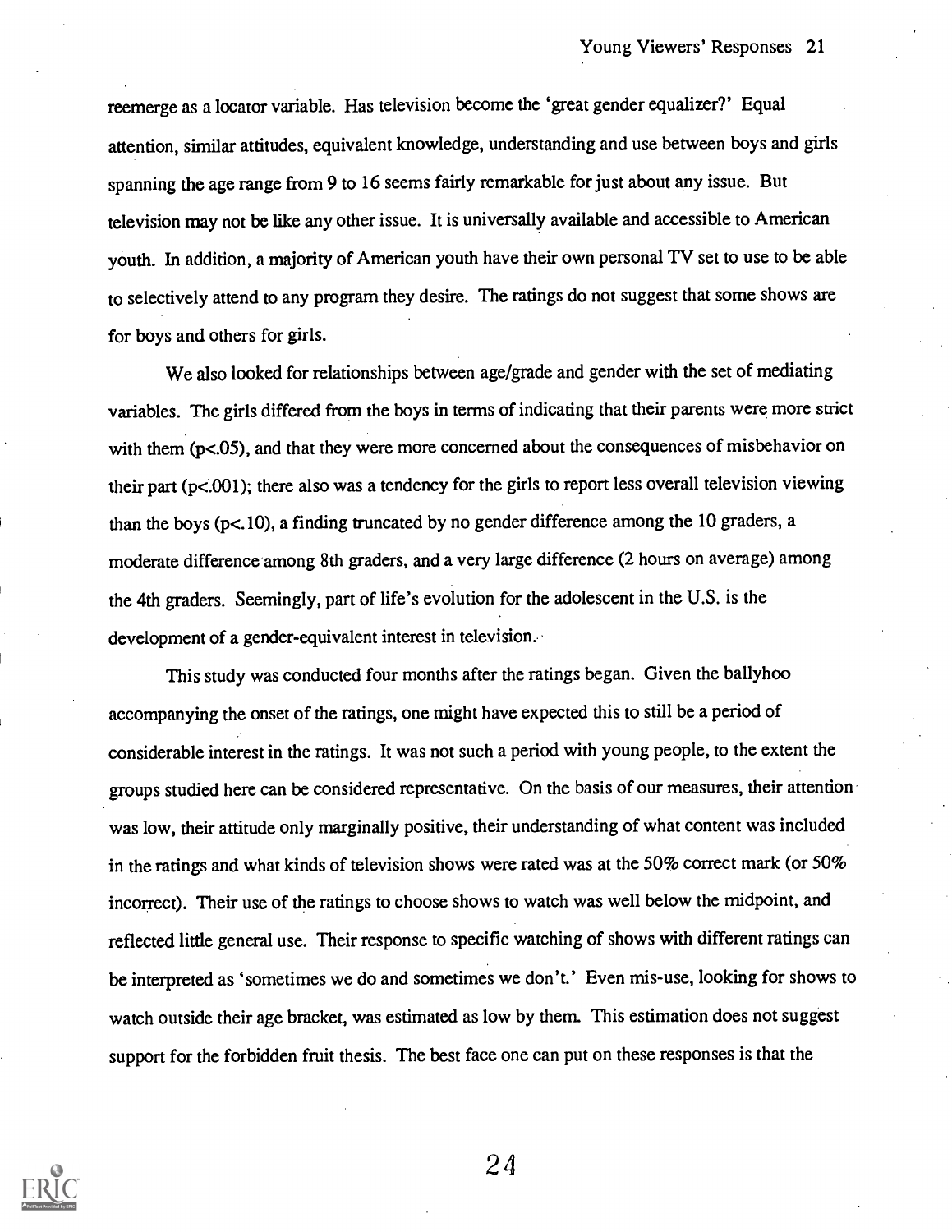ratings were still new and these young people were still orienting to them; the more likely face is that the ratings had been seen and were not very salient for them.

The children are of course one half of the equation in this television ratings issue; the other half is their parents. Studies of adult responses to the ratings, such as evaluations of the system, have been promised by the Valenti Committee, which created the ratings. A more comprehensive study would link the children's responses to those of their own parents and look for similarities and differences within family members. What happens when parents and children disagree about what are appropriate shows to watch? When does the child make independent decisions about television? What happens when older and/or younger siblings are in the same viewing context? Let alone, what does one do when Mom and Dad have alternative stances on these same questions?

In addition, these findings became dated when the modified ratings system began less than a month 'ago (at the time of writing this paper). The addition of symbols for violence, sex, language, fantasy violence and adult discussion adds information and complexity. How is the additional information perceived? Is it more or less important to the child and to the parents than the age-appropriate suggestions? Does it provide a clearer signal about the programs? And is that signal a 'red' light for the parent and a 'green' light for the young viewer?

Conceptually, where does this take us? The individual variable results and multiple regression outcomes focus us quite squarely on family and parent styles in conjunction with the ages of the children in the household. If we can truly set aside SES, ethnicity, and gender as key elements in understanding the responses and orientations of young people to the television rating system, we have acquired considerable conceptual parsimony. Then, we would wish to expand on those domains of influence, e.g., parental disciplinary styles, modes of parent-child interaction, the differences between single-child and multiple child homes, and at the same time determine more precisely at what development levels and stages (for which age is too often used as a surrogate measure) the children exercise increasing authority over their own television behaviors.

Although there has been a moratorium for the time being on additional changes to the rating system, and some broadcasters are not making the content-specific ratings available, continuing

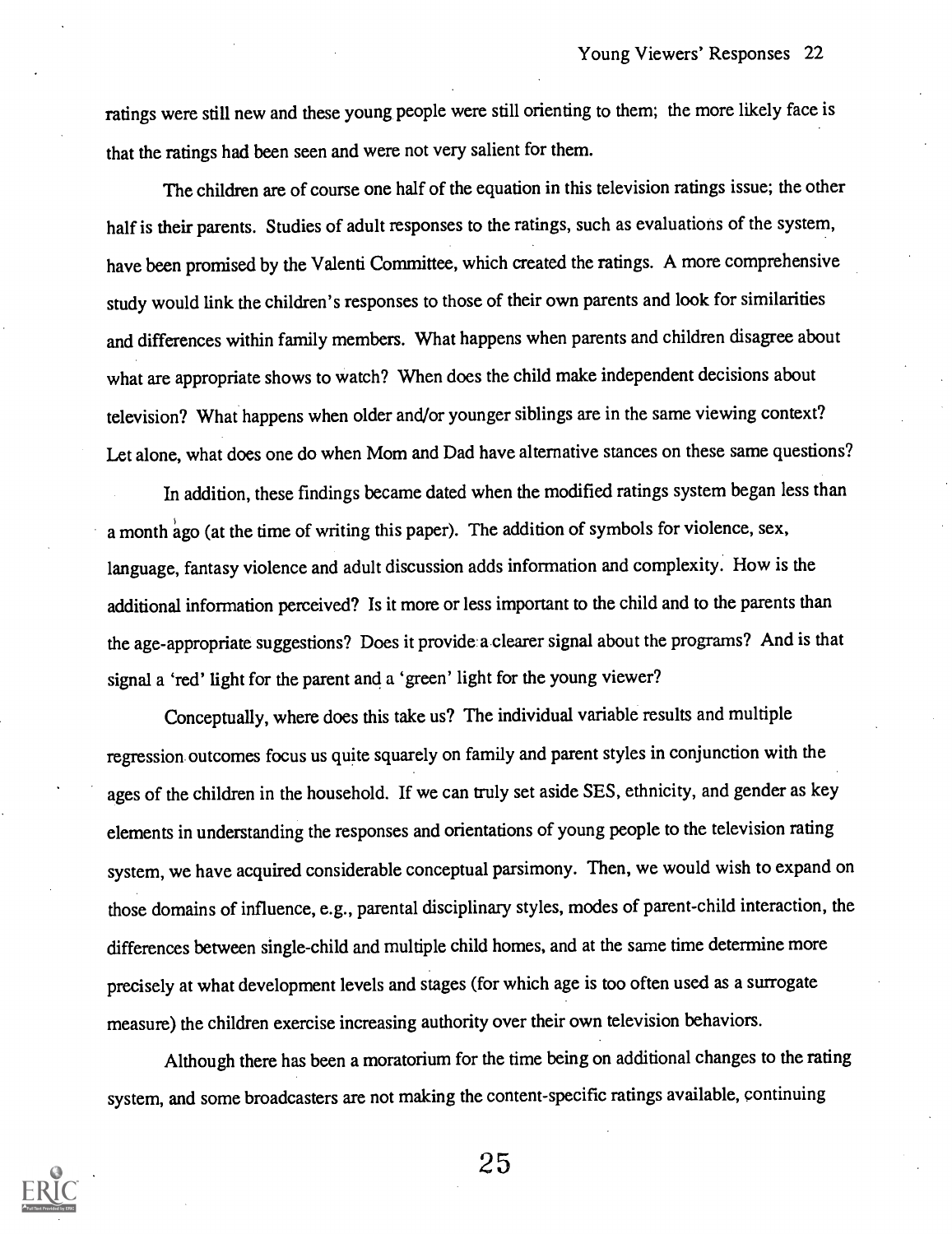studies of the introduction of this information are best done now, rather than retrospectively. Soon enough, a v-chip will begin to appear in American homes, albeit slowly, and that will add a new factor to the monitoring of television shows. These innovations, which imply both greater control and greater freedom, may impact the relationship between viewers and their television exposure. Perhaps this technology will provide what the movie system already has, age restraints that are enforceable. The movie ratings may have more salience due to the ticket masters who prevent children from attending age inappropriate materials. Likewise, the television ratings may become more useful when the meaning of them become more tangible.

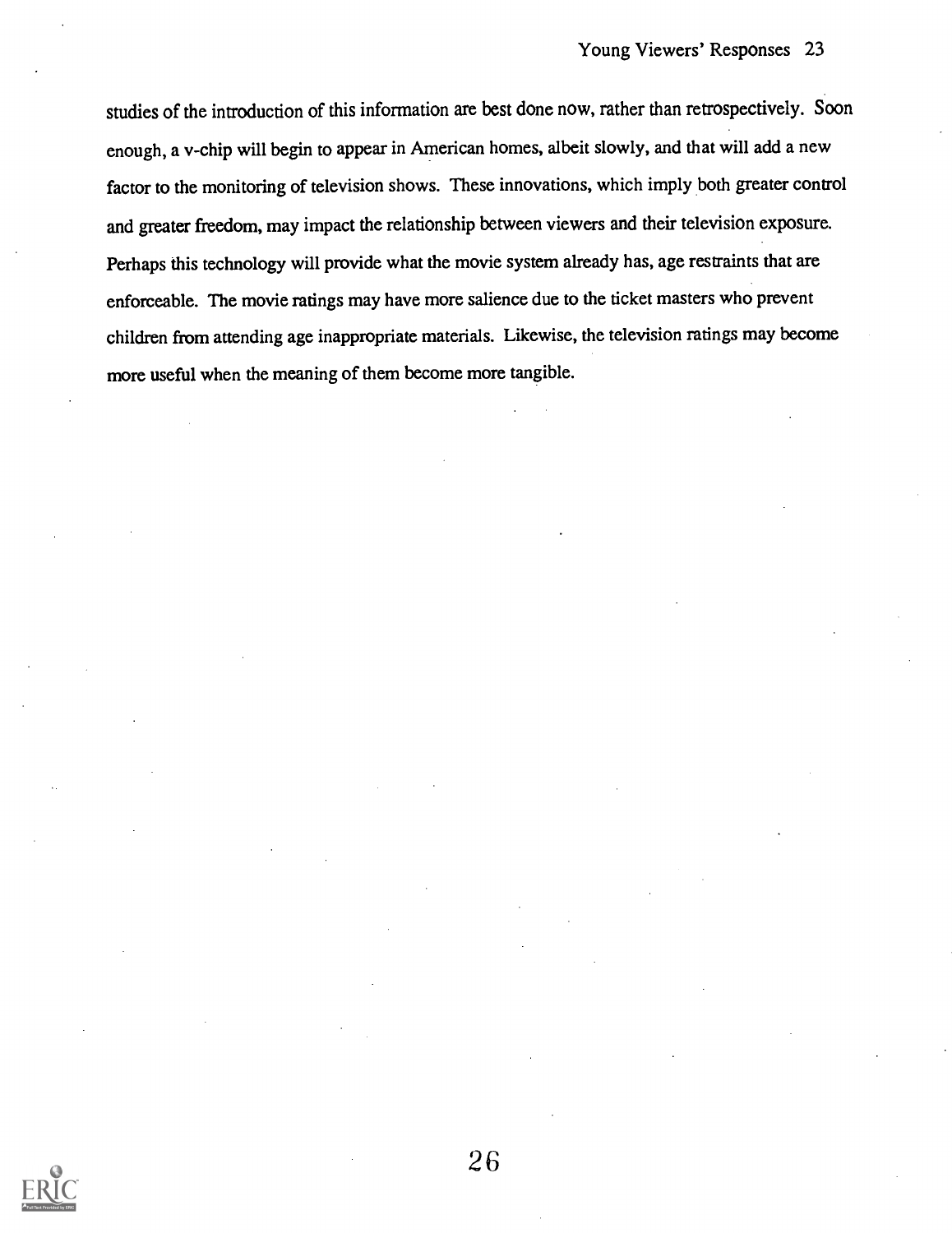#### References

Abelman, R. (1985). Styles of parental disciplinary practices as a mediator of children's learning from prosocial television portrayals. Child  $\overline{\text{Study}}$ , 15(2), 131-141.

Atkin, D. J., Greenberg, B.S., & Baldwin, T.F. (1991). The home ecology of children's television viewing: Parental mediation and the new video environment. Journal of Communication. 41(3), 40-52.

Bushman, B. J. (1997). Effects of Warning Labels on Attraction to Television Violence in Viewers of Different Ages. Paper presented as part of an invited colloquium at the Telecommunication and Policy Research Conference, Alexandria, VA.

Brown, J.D., Bauman, K., Lentz, G.M., & Koch, G. (1987). Young adolescents' use of radio and television in the 1980s. Paper presented at the annual conference, International Communication Association, Montreal, Canada.

Brown, J.D., Childers, K.W., Bauman, K.E., & Koch, G.G. (1990). The influence of new media and family structure on young adolescents' television and radio use. Communication research. 17(1), p. 65-82.

Brehm, J. (1966). A theory of psychological reactance. New York: Academic Press.

Cantor, J., & Harrison, K.(1996). Ratings and advisories for television programming. In National television violence study. University of Wisconsin, Madison: Mediascope, Inc.

Cantor, J., & Nathanson, A. I. (1997). Predictors of children's interest in violent television programs. Journal of Broadcasting & Electronic Media, 41(2), 155-167.

Chaffee, S. H., & Tims, S.R. (1976). Interpersonal factors in adolescent television use. Journal of Social Issues, 32(4), 98-115.

Christenson, P. (1992). The effects of parental advisory labels on adolescent music preferences. Journal of Communication, 42(1), 106-113.

Greenberg B.S., & Brand, J.E. (1994). Minorities and the mass media: 1970s to 1990s. In J. Bryant & D. Zillman, Media effects ( pp. 273 -314). Hillsdale, NJ: Lawrence Erlbaum Associates.

Greenberg, B.S., & Linsangan, R. (1993). Gender differences in adolescent's media use, exposure to sexual content, parental mediation and self-perceptions. In B.S. Greenberg, J. Brown, & N. Buerkel-Rothfuss (Eds.), Media, sex and the adolescent (pp. 134-144). Cresskill, NJ: Hamilton Press.

Greenberg, B.S., Rampoldi, L.A., Sherry, J., Tokinoya, H., & Chen, J. (1995). The socialization of young people to television advertising in Japan and the United States. Report submitted to Yoshida Foundation.

Greenberg, B.S., Tokinoya, H., Ku. L., & Li, H. (1989). Young people and their orientation to the mass media: an international study. Report submitted to Hoso Bunka Foundation.

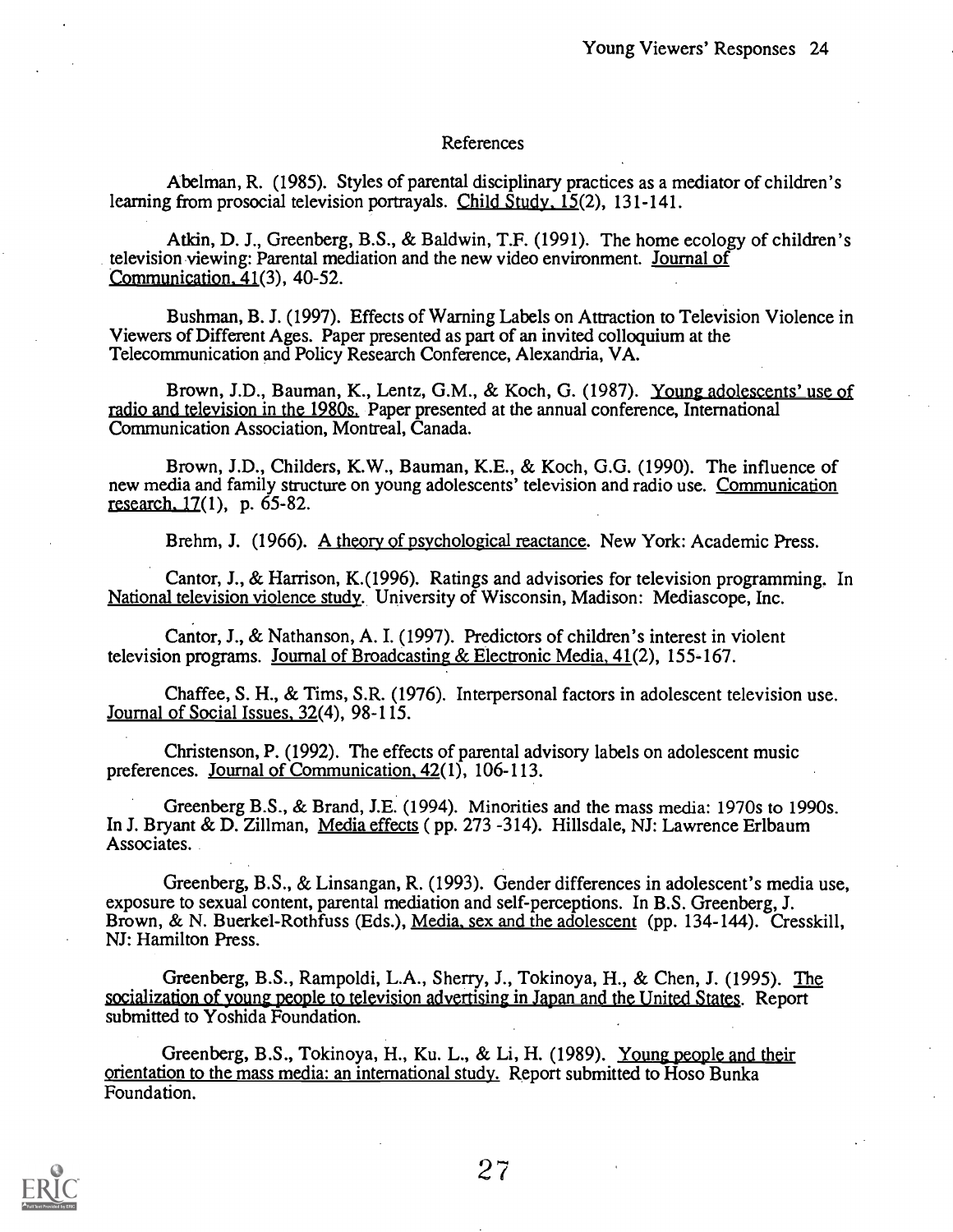Haefner, M.J., Metts, S., & Wartella, E. (1989). Siblings' strategies for resolving conflict over television program choice. Communication Quarterly. 37(3), 223-230.

Hart, P., & Associates. (1996). TV ratings project report.

Hepburn, M.A. (1997). A medium's effects under scrutiny. Social Education. 61(5), 244-249.

Holman, J., & Braithwaite, V.A. (1982). Parental lifestyles and children's television viewing. Australian Journal of Psychology. 34 (3), 375-382.

Jacklin, C.N. (1989). Female and male: Issues of gender. American Psychologist. 44(2), 127-133.

Korzenny, F. (1977). Styles of parent-child interaction as a mediating factor in children's learning from antisocial television portrayals. Unpublished doctoral dissertation, Michigan State University, East Lansing.

Krcmar, M., & Cantor, J. (1997). The role of television advisories and ratings in parentchild discussion of television viewing choices. Journal of Broadcasting & Electronic Media, 41(3), 393-411.

Larson, M.S. (1989). Interaction between siblings in primetime television families. Journal of Broadcasting & Electronic Media. 33(3), 305-315.

Lin, C.A. & Atkin, D.J. (1989). Parental mediation and rulemaking for adolescent use of television and VCRs. Journal of Broadcasting & Electronic Media. 33(1), p. 53-67.

Mandese, J. (1993). Marketers on TV warnings: Yawn. Advertising Age, 64(28), 1 (+2).

Nielsen Media Research (1988). Television viewing among blacks (4th annual report). Nielsen Research, Inc.

Reid, L.N. (1979). Viewing rules as mediating factors of children's responses to commercials. Journal of Broadcasting, 23(1), 15-26.

Robertson, T.S. (1979). Parental mediation of television advertising effects. Journal of Communication. 29, 12-25.

Sarlo, G., Jason, L.A., & Lonack, C. (1988). Parents' strategies for limiting children's television watching. Psychological Reports. 63, 435-438.

Schramm, W., Lyle, J., & Parker, E.B. (1961). Television in the lives of our children. Stanford, CA: Stanford University Press.

5-8. Stern, C. (1996). TV makes history at the white house. Broadcasting & Cable, 126(10),

Tindall, K. & Reid, D. (1975). Television's children. Sydney: Sydney Teachers College.

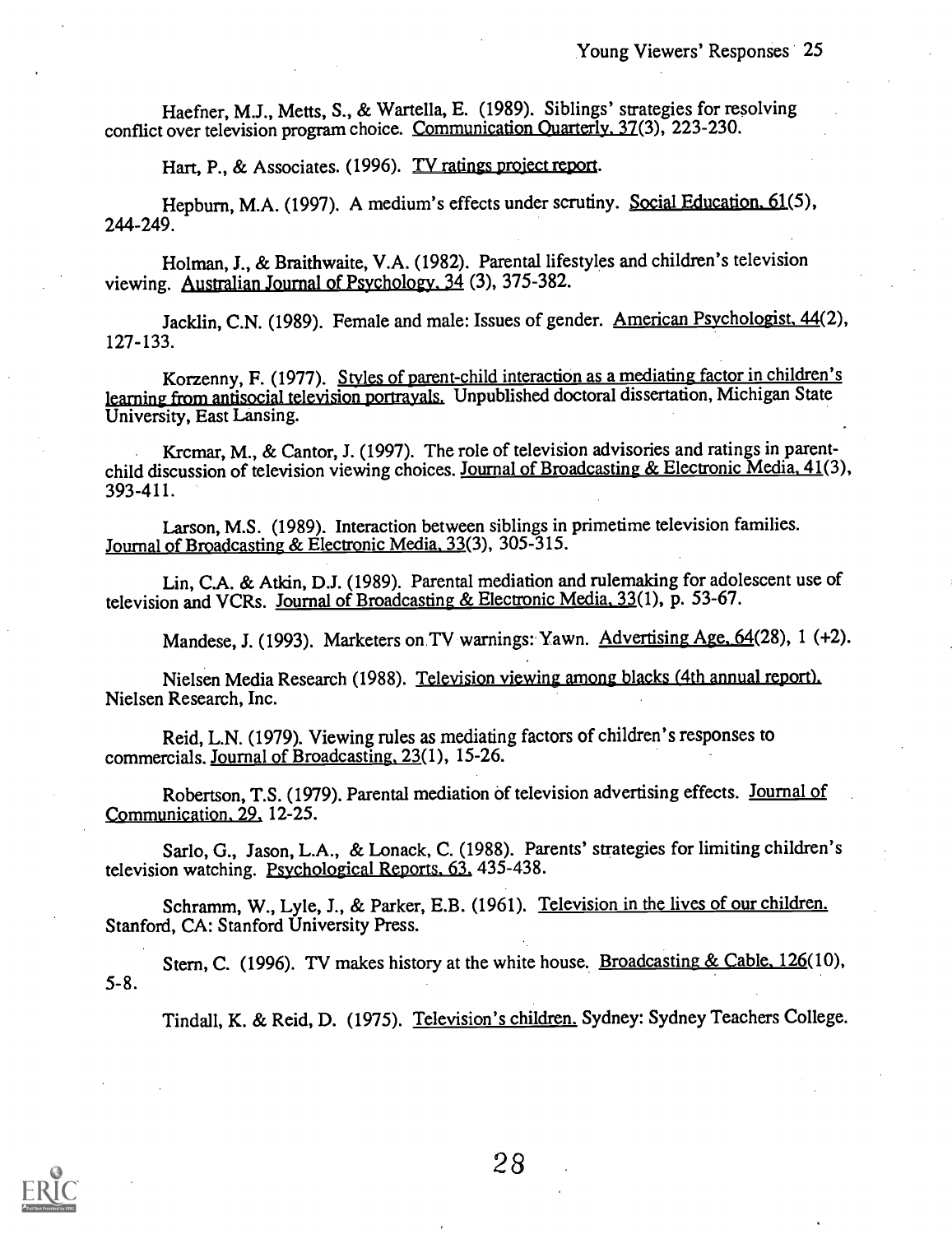# Figure 1: STUDY MODEL OF TV PROGRAM RATINGS

| <b>Background Characteristics</b>   | <b>Mediating Variables</b>                                                                  | <b>Outcome Responses</b>                          |
|-------------------------------------|---------------------------------------------------------------------------------------------|---------------------------------------------------|
| Age/Grade<br>Gender                 | Television<br>Exposure                                                                      | <b>Attention to Ratings</b>                       |
| Family<br>Structure,<br><b>Size</b> | Sibling Influence                                                                           | Understanding &<br>Knowledge of<br>Ratings        |
| Ethnicity<br><b>SES</b>             | Parental Mediation<br>Rules in the Home<br><b>Parental Strictness</b><br>Concern/Punishment | Attitude toward<br>Ratings                        |
|                                     | Friends' Influence                                                                          | General Use<br>Specific Use<br>Mis-Use of Ratings |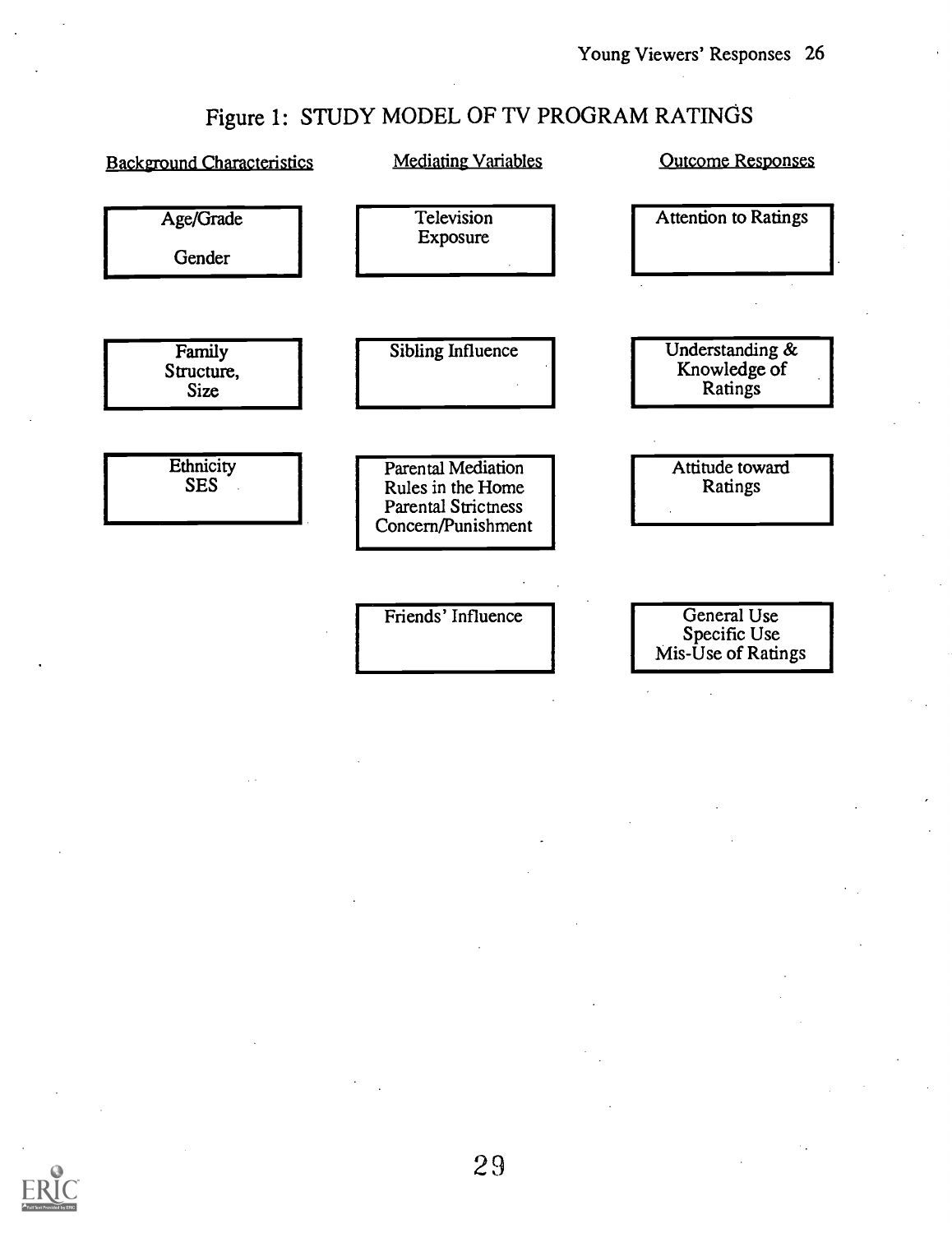## Attention to the Ratings by Grade and Gender

| ٠<br>Gender: | 4th  | Grade:<br>8 <sub>th</sub> | 10th |  |
|--------------|------|---------------------------|------|--|
| Girls        | 7.69 | 5.16                      | 4.74 |  |
| <u>Boys</u>  | 7.15 | 4.86                      | 4.71 |  |
|              |      |                           |      |  |

| <b>Sources of Variance</b> | ₫f | <b>Mean Square</b> |       |         |  |
|----------------------------|----|--------------------|-------|---------|--|
| Grade                      |    | 317.60             | 74.91 | $-.001$ |  |
| Gender                     |    | 8.58               | 2.06  | n.s.    |  |
| <b>Grade by Gender</b>     |    | 2.47               | .58   | n.s.    |  |

\*The higher the score, the greater the attention to the ratings

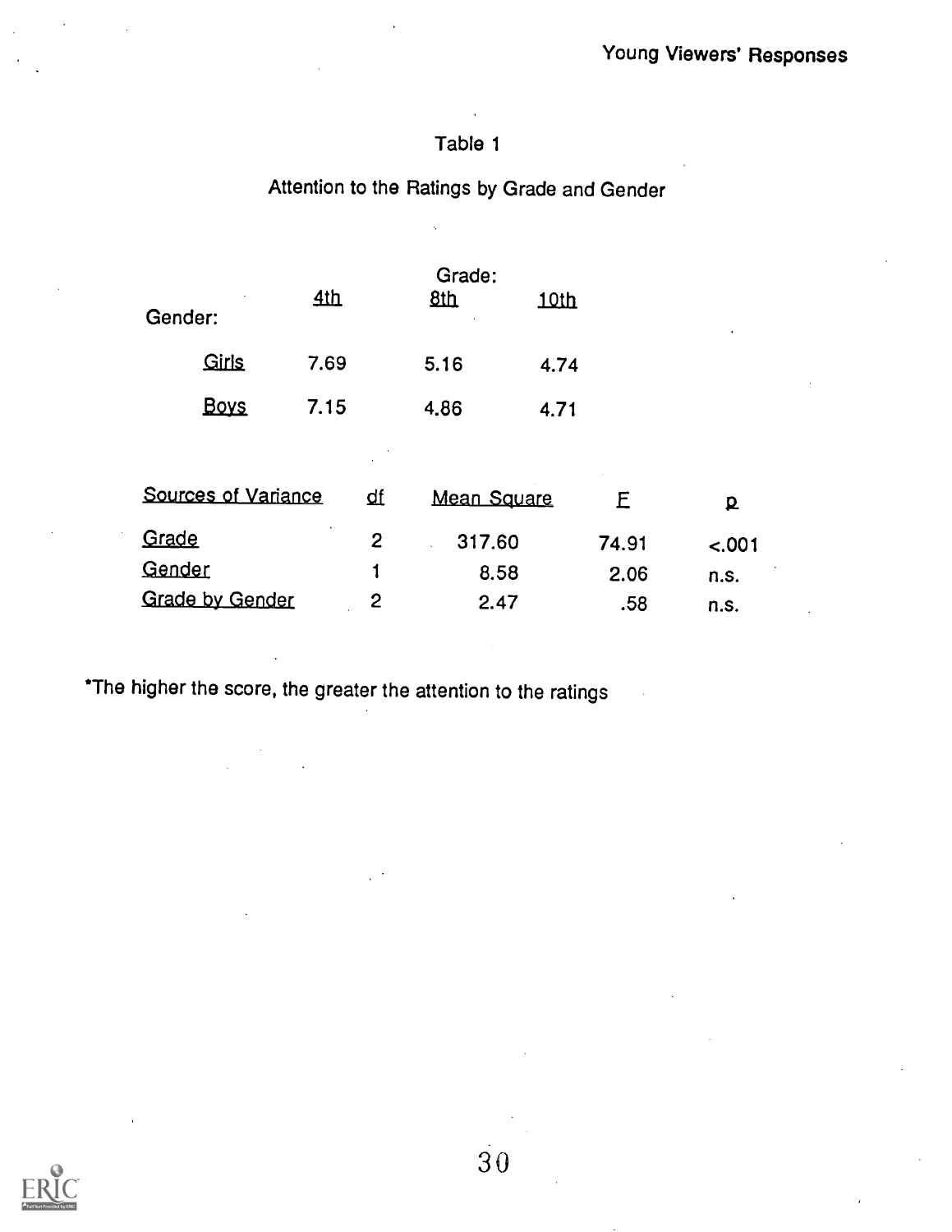# Attitude Toward the Ratings by Grade and Gender

| Gender:                    |  | <u>4th</u> |                | Grade:<br>8th | <u>10th</u> |       |         |  |
|----------------------------|--|------------|----------------|---------------|-------------|-------|---------|--|
| Girls                      |  | 11.31      |                | 10.14         | 10.81       |       |         |  |
| <b>Boys</b>                |  | 11.37      |                | 9.85          | 10.72       |       |         |  |
|                            |  | $\sim$     |                |               |             |       |         |  |
| <b>Sources of Variance</b> |  |            | <u>df</u>      | Mean Square   |             | E     | p       |  |
| Grade                      |  |            | $\overline{2}$ | 64.68         |             | 10.80 | $-.001$ |  |
| Gender                     |  |            | $\mathbf{1}$   | 1.38          |             | .23   | n.s.    |  |
| <b>Grade by Gender</b>     |  |            | 2              | 1.15          |             | .19   | n.s.    |  |

\*The higher the score, the more positive the attitude toward the ratings

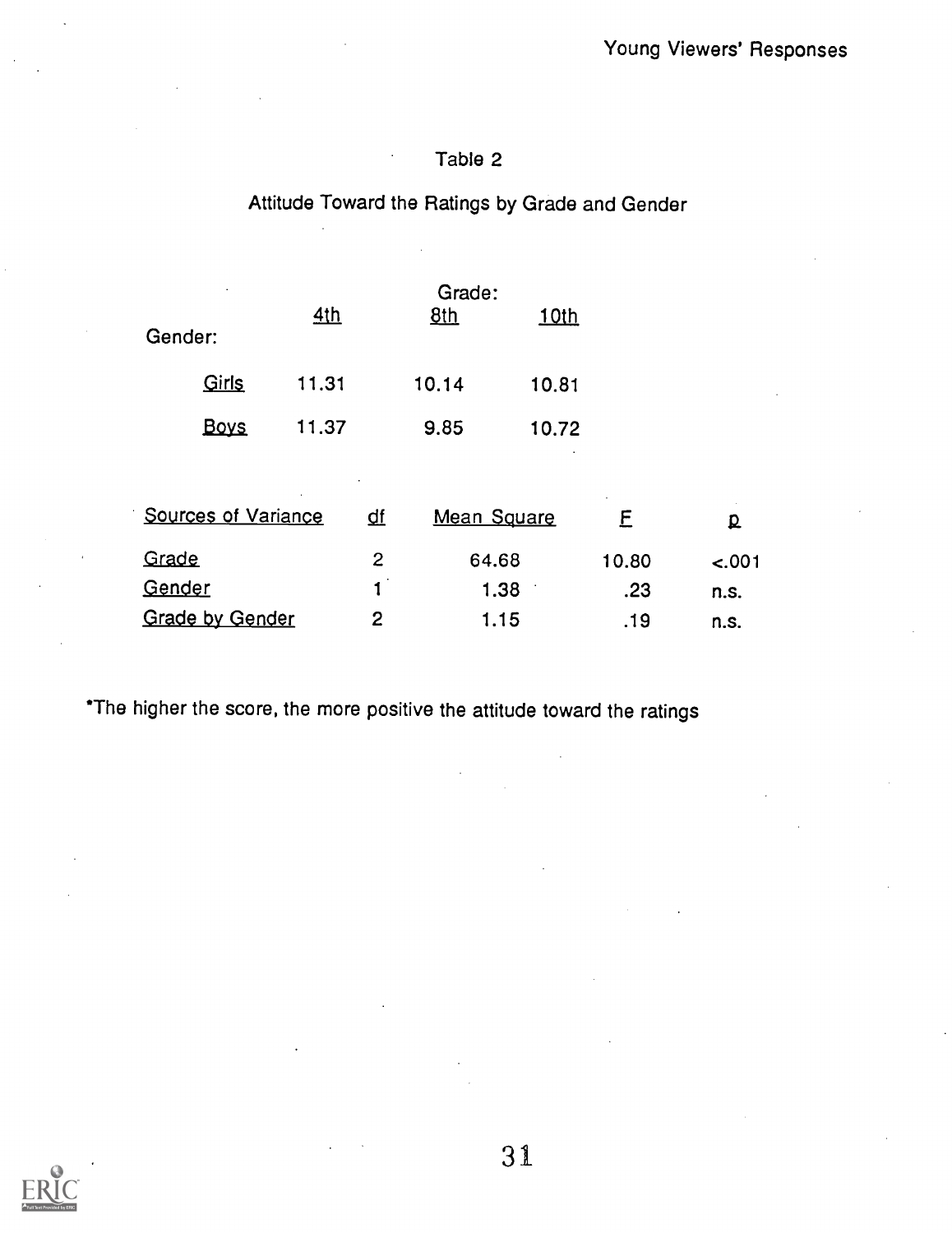## Understanding the Ratings by Grade and Gender

| Gender: |                            | 4th  |    | Grade:<br><b>8th</b> | <u>10th</u> |     |      |  |
|---------|----------------------------|------|----|----------------------|-------------|-----|------|--|
|         | Girls                      | 6.19 |    | 6.11                 | 6.10        |     |      |  |
|         | <b>Boys</b>                | 6.37 |    | 5.83                 | 6.39        |     |      |  |
|         |                            |      |    |                      |             |     |      |  |
|         | <b>Sources of Variance</b> |      | ₫f | <b>Mean Square</b>   |             | E   | ք    |  |
| Grade   |                            |      | 2  | 3.25                 |             | .71 | n.s. |  |
| Gender  |                            |      |    |                      | .53         | .12 | n.s. |  |
|         | <b>Grade by Gender</b>     |      | 2  | 3.24                 |             | .71 | n.s. |  |

\*The higher the score, the greater the understanding

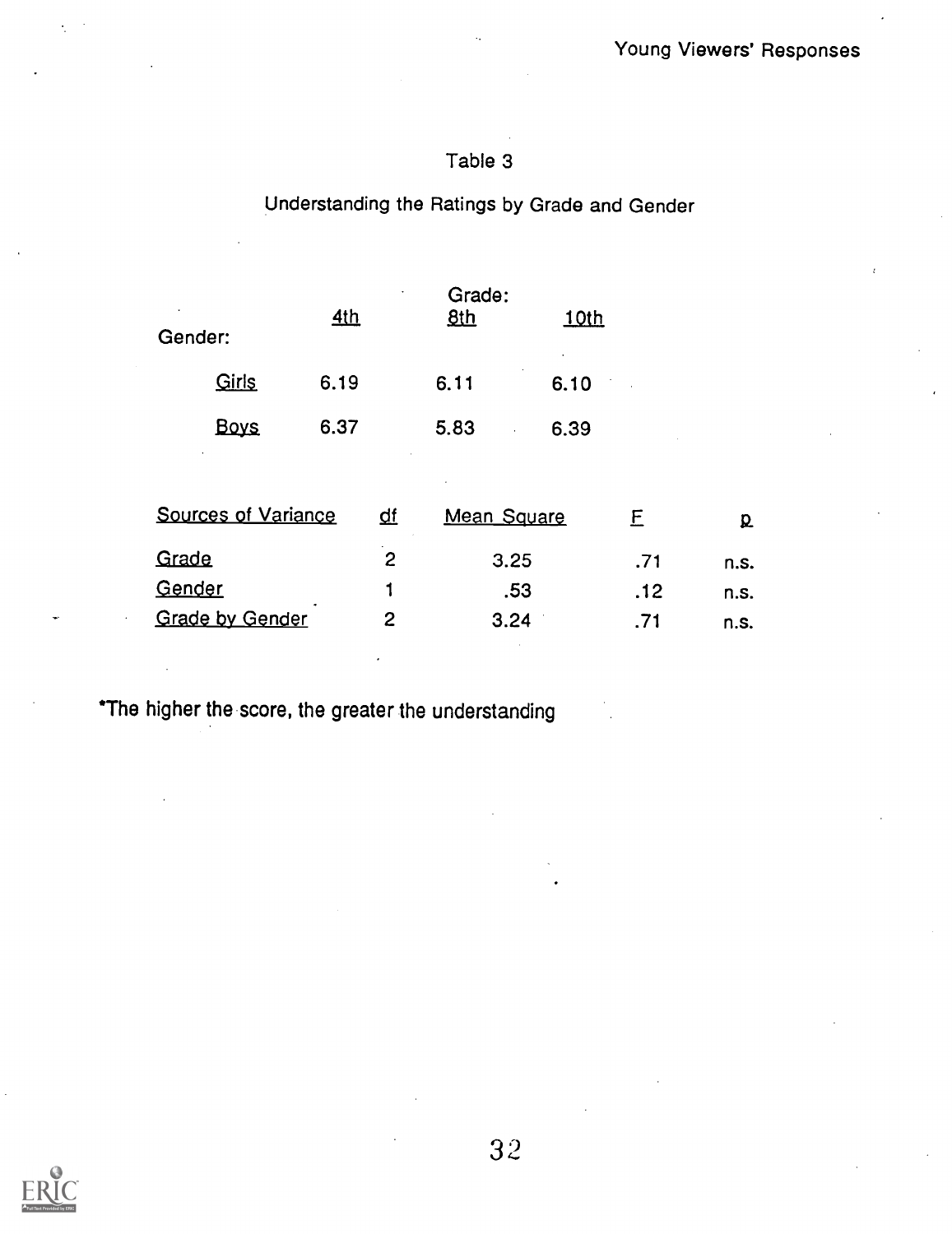# Knowledge About the Ratings by Grade and Gender

| Gender:                    |             | <u>4th</u> |           | Grade:<br>8 <sub>th</sub> | <u>10th</u> |        |              |  |
|----------------------------|-------------|------------|-----------|---------------------------|-------------|--------|--------------|--|
|                            | Girls       | 3.00       |           | 3.55                      | 3.57        |        |              |  |
|                            | <b>Boys</b> | 2.37       | $\bullet$ | 4.06                      | 3.96        |        |              |  |
|                            |             |            |           |                           |             |        |              |  |
| <b>Sources of Variance</b> |             |            | <u>df</u> | <b>Mean Square</b>        |             | E      | $\mathbf{p}$ |  |
| Grade                      |             |            | 2         | 59.03                     |             | 26.31  | $-.001$      |  |
| Gender                     |             |            | 1         | 1.66                      |             | .74    | n.s.         |  |
| <b>Grade by Gender</b>     |             | 2          | 14.02     |                           | 6.25        | $-.01$ |              |  |

\*The higher the score, the greater the knowledge about the ratings

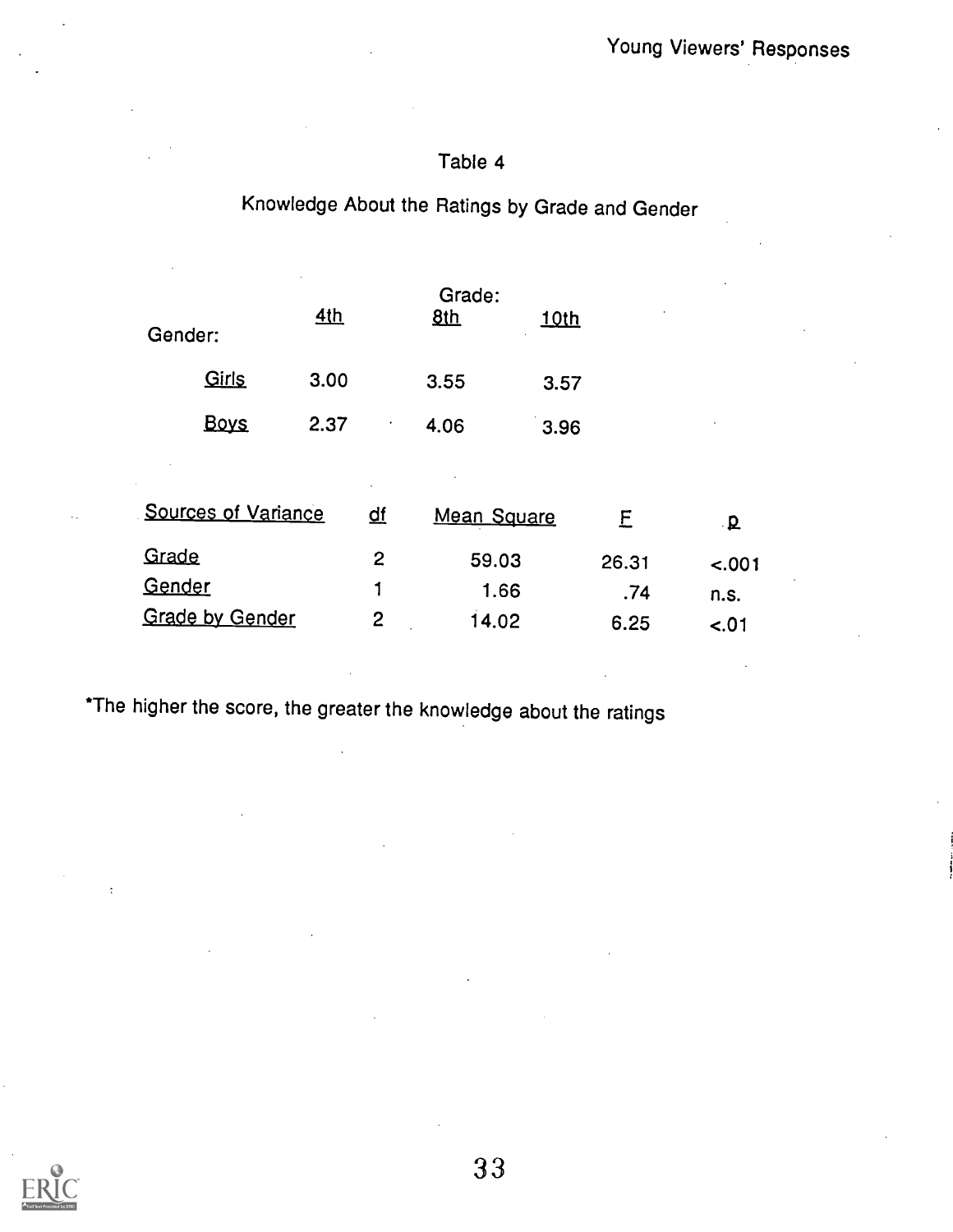# General Use of Ratings by Grade and Gender

| Gender:         |                            | 4th   |             | Grade:<br><u>8th</u> | <u>10th</u> |       |         |  |
|-----------------|----------------------------|-------|-------------|----------------------|-------------|-------|---------|--|
|                 | Girls                      | 11.92 |             | 7.58                 | 7.12        |       |         |  |
|                 | <b>Boys</b>                | 12.34 |             | 7.68                 | 7.13        |       |         |  |
|                 | <b>Sources of Variance</b> |       | <u>df</u>   | <b>Mean Square</b>   |             | F     | Q       |  |
| Grade           |                            |       | $2^{\cdot}$ | 1106.06              |             | 91.75 | $-.001$ |  |
| Gender          |                            |       | 1           | 3.03                 |             | .25   | n.s.    |  |
| Grade by Gender |                            | 2     | 1.70        |                      | .14         | n.s.  |         |  |

\*The higher the score, the greater the general use of ratings

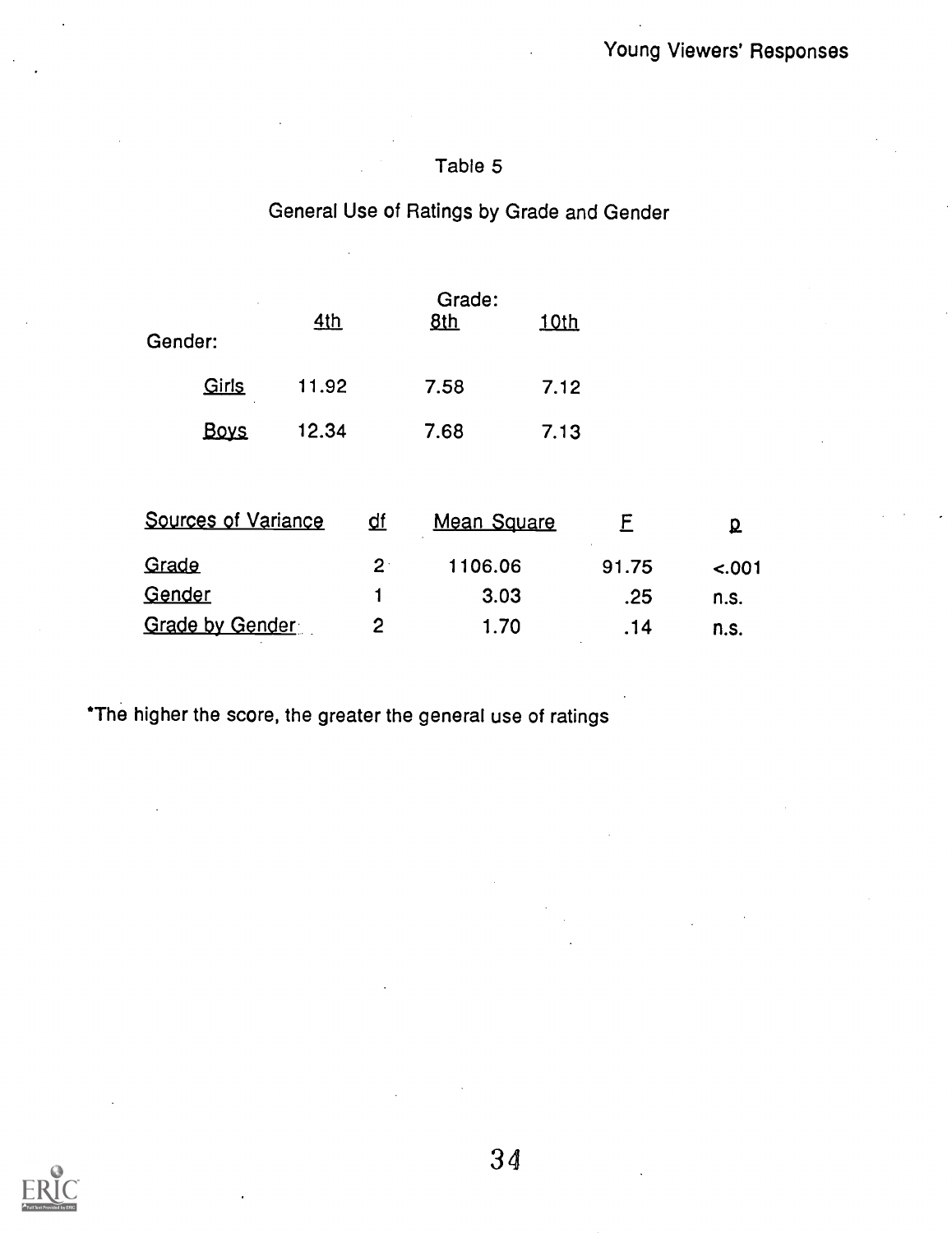## Specific Use of Ratings by Grade and Gender

| Gender:                    | 4th  |    | Grade:<br><u>8th</u> | <u>10th</u> |      |                          |  |
|----------------------------|------|----|----------------------|-------------|------|--------------------------|--|
| Girls                      | 14.8 |    | 14.5                 | 13.4        |      |                          |  |
| <b>Boys</b>                | 15.6 |    | 14.6                 | 13.8        |      | $\overline{\phantom{a}}$ |  |
|                            |      |    |                      |             |      |                          |  |
| <b>Sources of Variance</b> |      | ₫f | <b>Mean Square</b>   |             | E    | p                        |  |
| Grade                      |      | 2  | 56.84                |             | 4.85 | $-.01$                   |  |
| Gender                     |      | 1  | 11.15                |             | .95  | n.s.                     |  |
| <b>Grade by Gender</b>     |      | 2  | 2.78                 |             | .24  | n.s.                     |  |

\*The higher the score, the greater the specific use of ratings

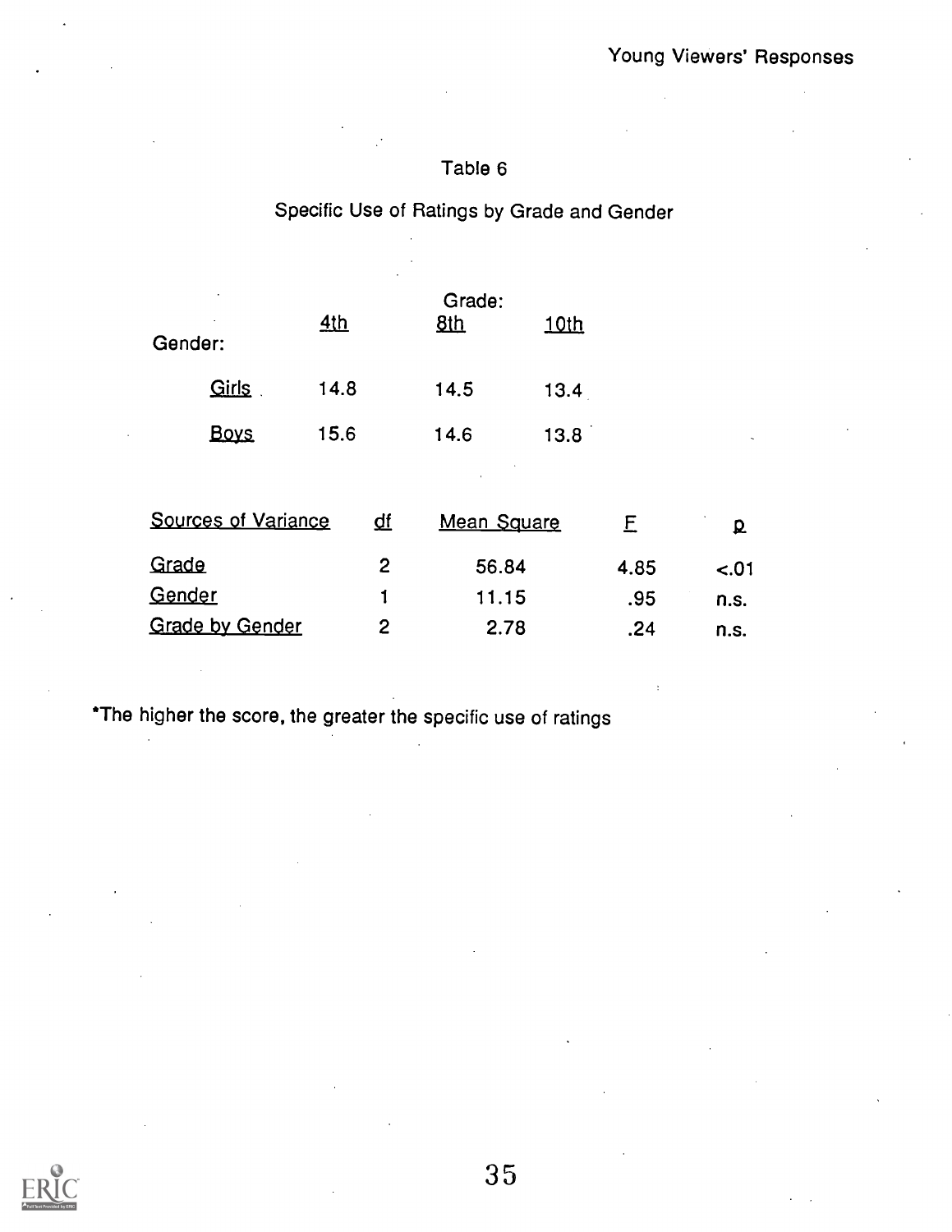# Mis-Use of the Ratings by Grade and Gender

| Gender:                | <u>4th</u> |                | Grade:<br>8 <sub>th</sub> | <u>10th</u> |       |         |  |
|------------------------|------------|----------------|---------------------------|-------------|-------|---------|--|
| Girls                  | 5.65       |                | 4.55                      | 4.26        |       |         |  |
| <b>Boys</b>            | 5.64       |                | 4.57                      | 4.79        |       |         |  |
| Sources of Variance    |            | <u>df</u>      | Mean Square               |             | E     | ք       |  |
| Grade                  |            | 2              | 57.70                     |             | 23.03 | $-.001$ |  |
| Gender                 |            | 1              | 4.78                      |             | 1.91  | n.s.    |  |
| <b>Grade by Gender</b> |            | $\overline{2}$ | 3.71                      |             | 1.48  | n.s.    |  |

\*The higher the score, the greater the mis-use of the ratings

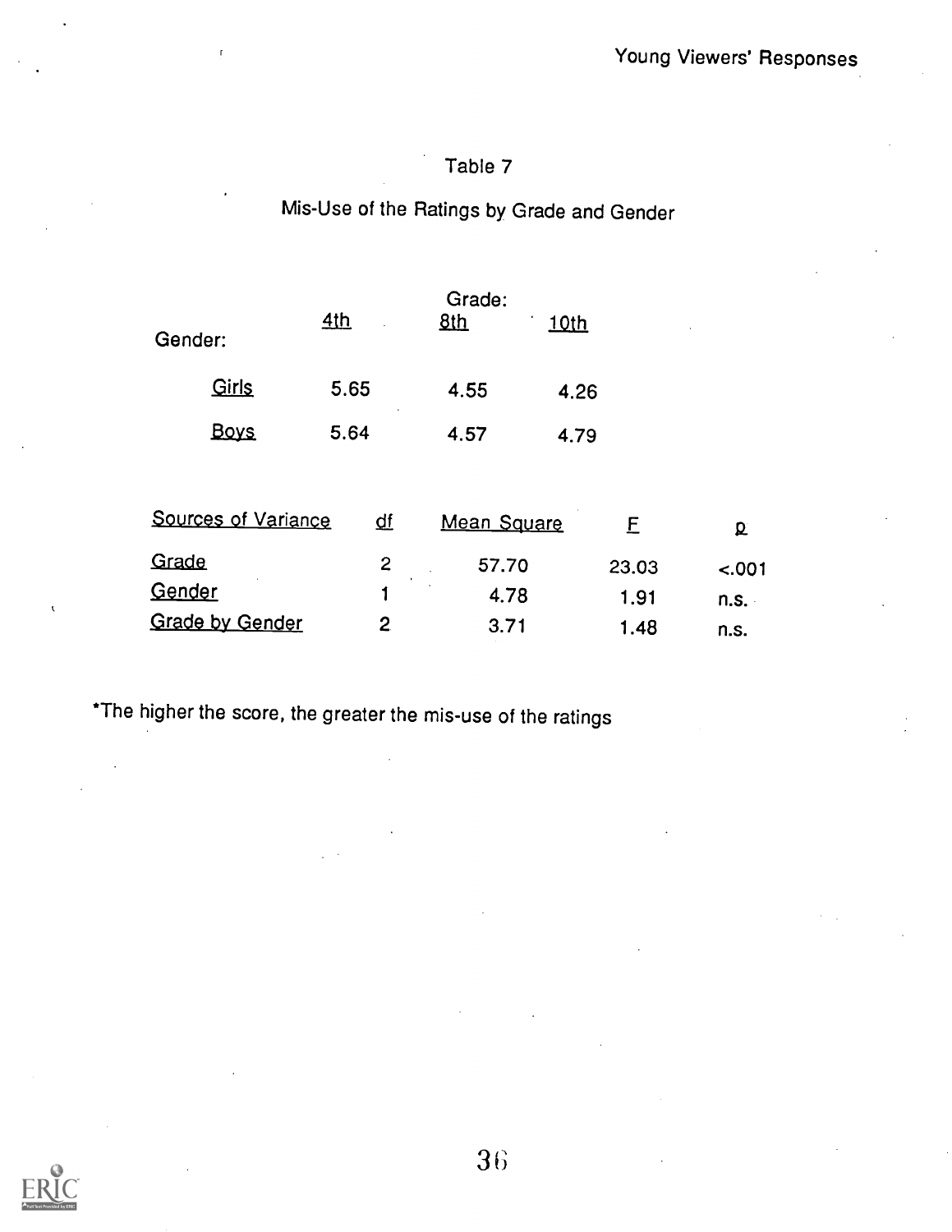## Regression Correlates of TV Rating Responses

| TV rating variable  | Predictors                                               | <b>Beta</b>            | p value            | Outcome                                  |
|---------------------|----------------------------------------------------------|------------------------|--------------------|------------------------------------------|
| <b>Attention</b>    | <b>Family size</b><br>Grade<br><b>Parental Mediation</b> | .106<br>$-078$<br>.124 | .02<br>.001<br>.04 | $R = 631$<br>$R$ square= $.398$          |
|                     | Sibling influence--                                      |                        |                    | $F=14.87$ , p<.001                       |
|                     | in use of ratings<br>in watching TV                      | .262<br>.106           | .001<br>.03        |                                          |
| Attitude            | Family size                                              | $-129$                 | .02                | $R = 0.348$                              |
|                     | <b>Parental Mediation</b>                                | .156                   | .03                | R square=.121<br>$F = 3.10$ , p<.001     |
| Understanding       | None                                                     |                        |                    |                                          |
|                     |                                                          |                        |                    |                                          |
| Knowledge           | Grade                                                    | .243                   | .001               | $R = 370$                                |
|                     | Concern/Punishment                                       | .117                   | .05                | $R$ square=.131<br>$F=3.59$ , p $< .001$ |
| <b>General Use</b>  | Family size                                              | .132                   | .01                |                                          |
|                     | Grade                                                    | $-285$                 | .001               |                                          |
|                     | Sibling influence--                                      |                        |                    | $R = 673$                                |
|                     | in use of ratings                                        | .190                   | .001               | R square= $.454$                         |
|                     | Parental Mediation                                       | .226                   | .001               | $F=18.74$ , p<.001                       |
|                     | Friends                                                  | $-0.74$                | .09                |                                          |
| <b>Specific Use</b> | One parent family                                        | .154                   | .05                |                                          |
|                     | Sibling influence--                                      |                        |                    | $R = 459$                                |
|                     | in watching TV                                           | .153                   | .05                | R square= $.211$                         |
|                     | Friends                                                  | $-0.088$               | .05                | $F=3.26$ , $p<.001$                      |
|                     | <b>Parental Mediation</b>                                | .206                   | .05                |                                          |
|                     | Decision Making                                          | .197                   | .01                |                                          |
| <b>Misuse</b>       | One parent family                                        | $-105$                 | .05                |                                          |
|                     | Grade                                                    | $-230$                 | .001               | $R = 0.400$                              |
|                     | Exposure to TV                                           | $-.097$                | .09                | $R$ square=.161                          |
|                     | <b>Parental Mediation</b>                                | .137                   | .05                | $F=4.31$ , p<.001                        |
|                     |                                                          |                        |                    |                                          |



 $\ddot{\phantom{1}}$ 

3 7

 $\ddot{\phantom{0}}$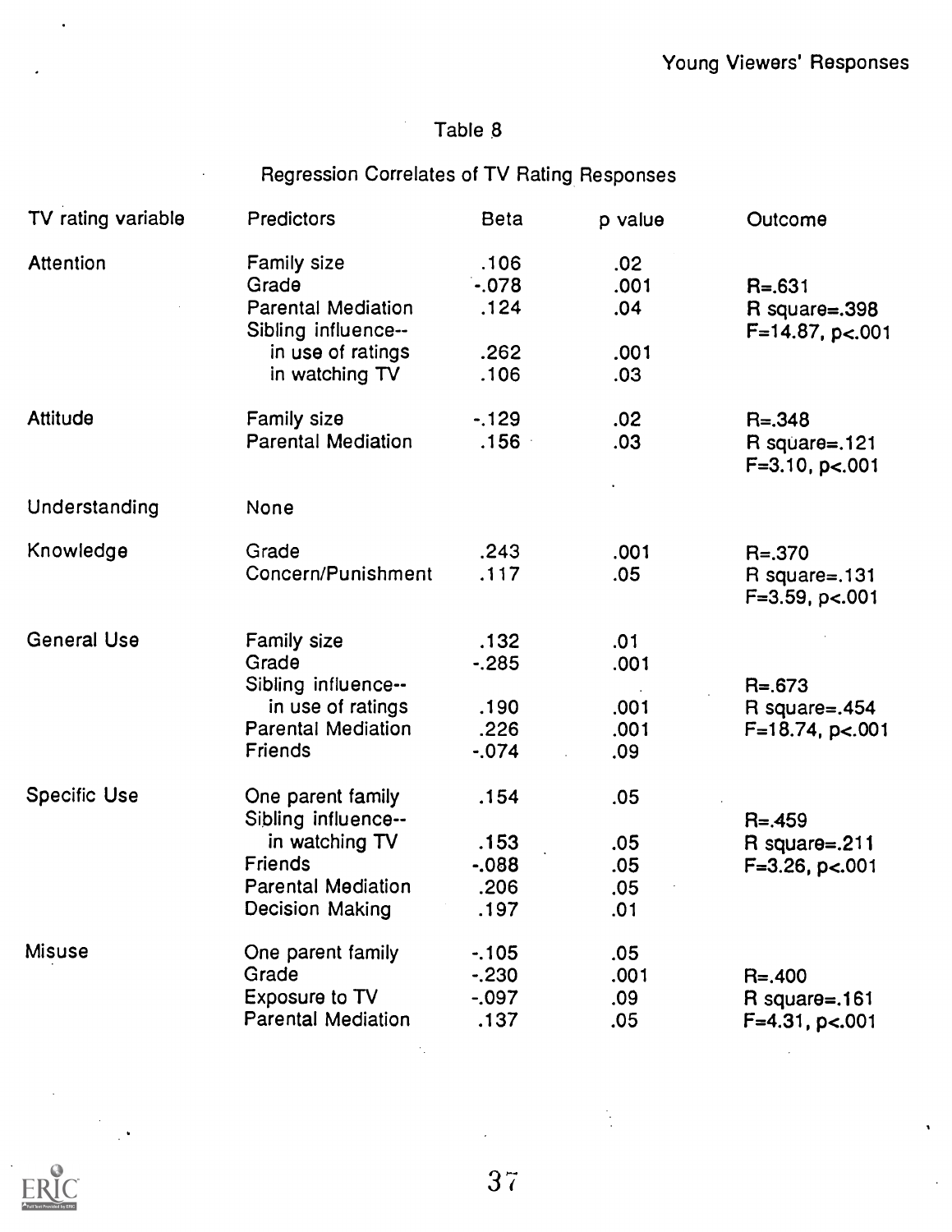| II. REPRODUCTION RELEASE:                                                                          | Young Viewers' Responses to Television Program Ratings<br><u>Author(s): Bradley Greenberg, Lynn Rumpold; Hnilo, Linda Versteeg</u><br>Corporate Source: National Association of Broadcasters<br>Institute for Childreni, Youth and Family @ M.S. U.<br>In order to disseminate as widely as possible timely and significant materials of interest to the educational community, documents announced in the<br>monthly abstract journal of the ERIC system, Resources in Education (RIE), are usually made available to users in microfiche, reproduced paper copy, | <b>Publication Date:</b>                                                                           |
|----------------------------------------------------------------------------------------------------|--------------------------------------------------------------------------------------------------------------------------------------------------------------------------------------------------------------------------------------------------------------------------------------------------------------------------------------------------------------------------------------------------------------------------------------------------------------------------------------------------------------------------------------------------------------------|----------------------------------------------------------------------------------------------------|
|                                                                                                    |                                                                                                                                                                                                                                                                                                                                                                                                                                                                                                                                                                    |                                                                                                    |
|                                                                                                    |                                                                                                                                                                                                                                                                                                                                                                                                                                                                                                                                                                    |                                                                                                    |
|                                                                                                    |                                                                                                                                                                                                                                                                                                                                                                                                                                                                                                                                                                    |                                                                                                    |
|                                                                                                    |                                                                                                                                                                                                                                                                                                                                                                                                                                                                                                                                                                    |                                                                                                    |
|                                                                                                    |                                                                                                                                                                                                                                                                                                                                                                                                                                                                                                                                                                    |                                                                                                    |
| of the page.                                                                                       | and electronic media, and sold through the ERIC Document Reproduction Service (EDRS). Credit is given to the source of each document, and, if<br>reproduction release is granted, one of the following notices is affixed to the document.<br>If permission is granted to reproduce and disseminate the identified document, please CHECK ONE of the following three options and sign at the bottom                                                                                                                                                                |                                                                                                    |
| The sample sticker shown below will be<br>affixed to all Level 1 documents                         | The sample sticker shown below will be<br>affixed to all Level 2A documents                                                                                                                                                                                                                                                                                                                                                                                                                                                                                        | The sample sticker shown below will be<br>affixed to all Level 2B documents                        |
| PERMISSION TO REPRODUCE AND<br>DISSEMINATE THIS MATERIAL HAS<br>BEEN GRANTED BY                    | PERMISSION TO REPRODUCE AND<br>DISSEMINATE THIS MATERIAL IN<br>MICROFICHE, AND IN ELECTRONIC MEDIA<br>FOR ERIC COLLECTION SUBSCRIBERS ONLY.<br>HAS BEEN GRANTED BY                                                                                                                                                                                                                                                                                                                                                                                                 | PERMISSION TO REPRODUCE AND<br>DISSEMINATE THIS MATERIAL IN<br>MICROFICHE ONLY HAS BEEN GRANTED BY |
|                                                                                                    |                                                                                                                                                                                                                                                                                                                                                                                                                                                                                                                                                                    |                                                                                                    |
|                                                                                                    |                                                                                                                                                                                                                                                                                                                                                                                                                                                                                                                                                                    |                                                                                                    |
| TO THE EDUCATIONAL RESOURCES<br><b>INFORMATION CENTER (ERIC)</b>                                   | TO THE EDUCATIONAL RESOURCES<br><b>INFORMATION CENTER (ERIC)</b>                                                                                                                                                                                                                                                                                                                                                                                                                                                                                                   | TO THE EDUCATIONAL RESOURCES<br><b>INFORMATION CENTER (ERIC)</b>                                   |
|                                                                                                    | 2A                                                                                                                                                                                                                                                                                                                                                                                                                                                                                                                                                                 | 2B                                                                                                 |
| Level 1                                                                                            | Level 2A                                                                                                                                                                                                                                                                                                                                                                                                                                                                                                                                                           | Level 2B                                                                                           |
|                                                                                                    |                                                                                                                                                                                                                                                                                                                                                                                                                                                                                                                                                                    |                                                                                                    |
| heck here for Level 1 release, permitting reproduction:                                            | Check here for Level 2A release, permitting reproduction                                                                                                                                                                                                                                                                                                                                                                                                                                                                                                           | Check here for Level 2B release, permitting                                                        |
| and dissemination in microfiche or other ERIC archival<br>media (e.g., electronic) and paper copy. | and dissemination in microfiche and in electronic media<br>for ERIC archival collection subscribers only                                                                                                                                                                                                                                                                                                                                                                                                                                                           | reproduction and dissemination in microfiche only                                                  |
|                                                                                                    | Documents will be processed as indicated provided reproduction quality permits.<br>If permission to reproduce is granted, but no box is checked, documents will be processed at Level 1.                                                                                                                                                                                                                                                                                                                                                                           |                                                                                                    |
|                                                                                                    |                                                                                                                                                                                                                                                                                                                                                                                                                                                                                                                                                                    |                                                                                                    |
|                                                                                                    |                                                                                                                                                                                                                                                                                                                                                                                                                                                                                                                                                                    |                                                                                                    |
|                                                                                                    | I hereby grant to the Educational Resources Information Center (ERIC) nonexclusive permission to reproduce and disseminate this document<br>as indicated above. Reproduction from the ERIC microfiche or electronic media by persons other than ERIC employees and its system<br>contractors requires permission from the copyright holder. Exception is made for non-profit reproduction by libraries and other service agencies<br>to satisfy information needs of educators in response to discrete inquiries.                                                  |                                                                                                    |
| Signature                                                                                          |                                                                                                                                                                                                                                                                                                                                                                                                                                                                                                                                                                    | Printed Name/Position/Title:<br>Gradua <i>t</i> C                                                  |
| Sign<br>Organization/Address:                                                                      | Telephone:                                                                                                                                                                                                                                                                                                                                                                                                                                                                                                                                                         | Lunn Rampold,<br>4ss;stont<br>FAX:                                                                 |
| Michizan Sta                                                                                       | 'CWCFS Bldg<br>577<br>E-Mail Address                                                                                                                                                                                                                                                                                                                                                                                                                                                                                                                               | 5/7<br>-1292<br>Date:                                                                              |